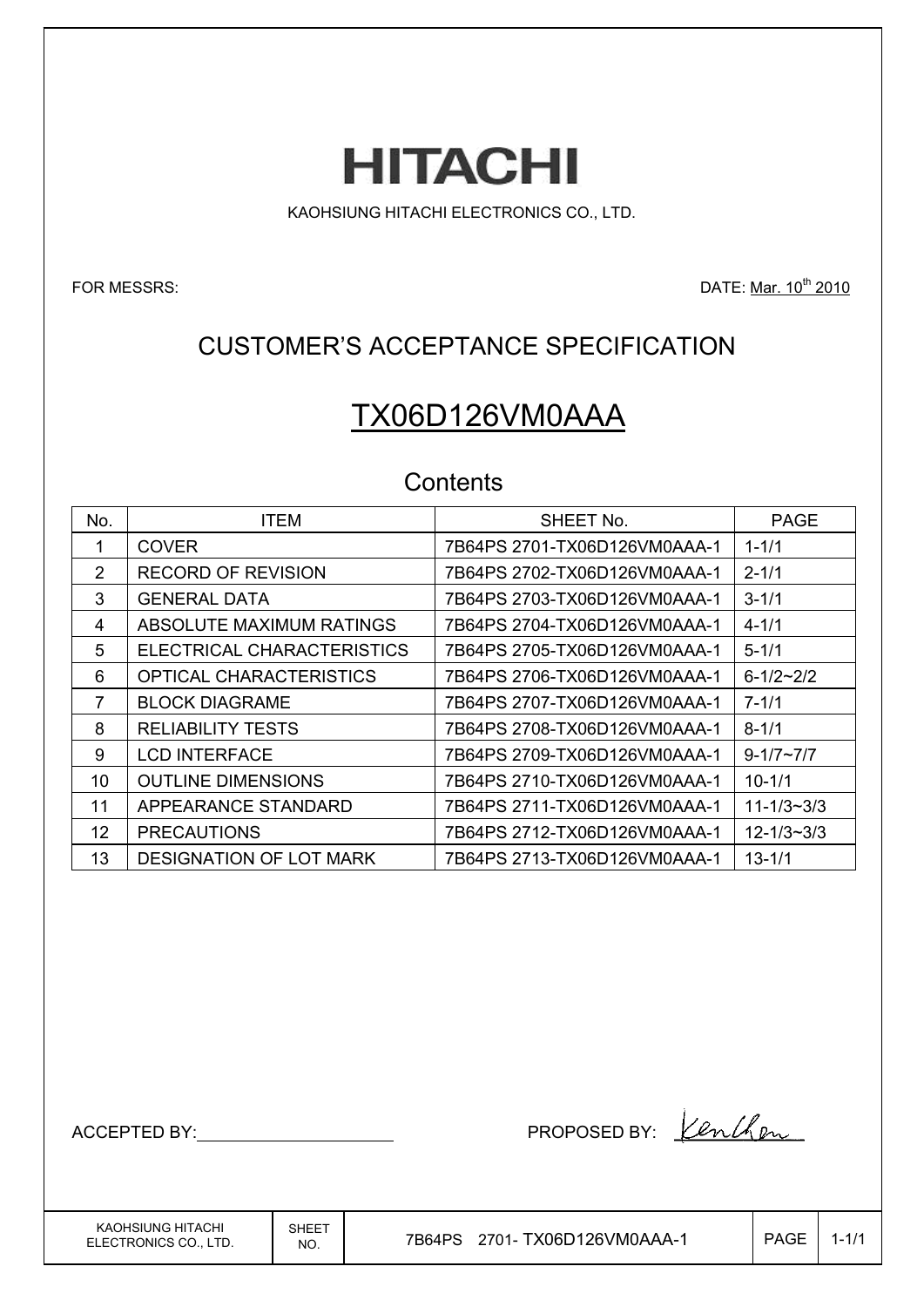|                                            | 2. RECORD OF REVISION |                     |                               |      |           |
|--------------------------------------------|-----------------------|---------------------|-------------------------------|------|-----------|
|                                            |                       |                     |                               |      |           |
| DATE                                       | SHEET No.             |                     | SUMMARY                       |      |           |
|                                            |                       |                     |                               |      |           |
|                                            |                       |                     |                               |      |           |
| KAOHSIUNG HITACHI<br>ELECTRONICS CO., LTD. |                       | <b>SHEET</b><br>NO. | 7B64PS 2702- TX06D126VM0AAA-1 | PAGE | $2 - 1/1$ |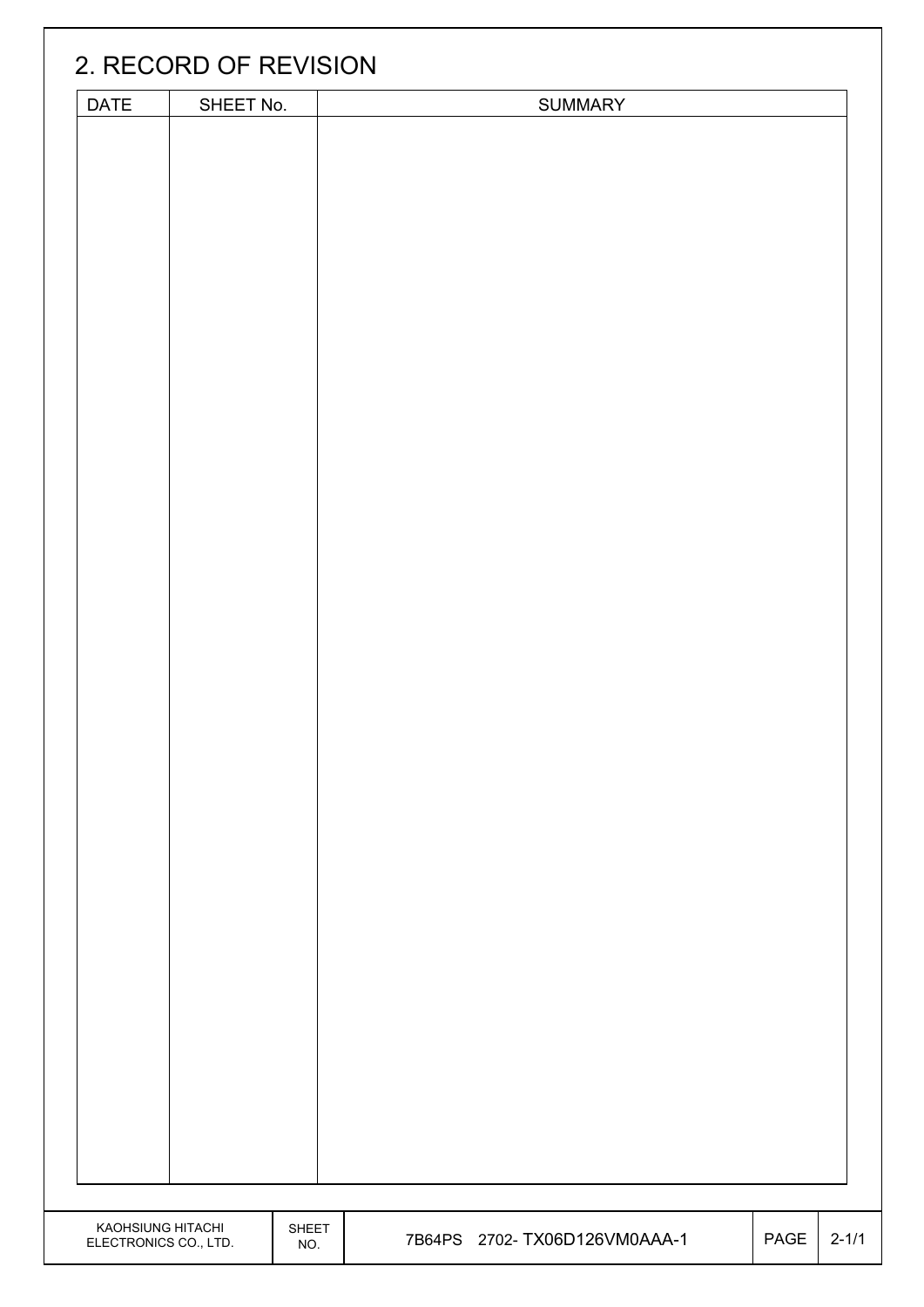## 3. GENERAL DATA

### 3.1 DISPLAY FEATURES

This module is a 2.4" QVGA of 4:3 format amorphous silicon TFT. The pixel format is vertical stripe and sub pixels are arranged as R (red), G (green), B (blue) sequentially. This display is RoHS compliant, COG (chip on glass) technology and LED backlight are applied on this display.

| Part Name                      | TX06D126VM0AAA                                                                                                   |
|--------------------------------|------------------------------------------------------------------------------------------------------------------|
| <b>Module Dimensions</b>       | 41.92(W) mm x 61.45(H) mm x 2.55 (D) mm typ.                                                                     |
| <b>LCD Active Area</b>         | 36.72(W) mm x48.96(H) mm                                                                                         |
| <b>Pixel Pitch</b>             | $0.153$ (W) mm x $0.153$ (H) mm                                                                                  |
| Resolution                     | 240 x 3(RGB)(W) x 320(H) dots                                                                                    |
| <b>Color Pixel Arrangement</b> | R, G, B Vertical stripe                                                                                          |
| LCD Type                       | Transmissive Color TFT; Normally black                                                                           |
| Display Type                   | <b>Active Matrix</b>                                                                                             |
| Number of Colors               | 65.5K Colors (8 bit, 16 bit CPU interface)<br>262k Colors (9 bit, 18 bit CPU interface)                          |
| <b>Backlight</b>               | 3 LEDs series (20mA)                                                                                             |
| Weight                         | 13g                                                                                                              |
| <b>LCD Driver</b>              | R61505W Renesas SP deiver                                                                                        |
| Interface                      | 8-bit / 9-bit / 16-bit / 18-bit CPU bus (80 series)                                                              |
| Power Supply Voltage           | Logic and analog voltage VDD = Vcc = Vci = $2.8 \pm 0.08$ V<br>Interface voltage 1.75V $\leq$ I/O Vcc $\leq$ VDD |
| <b>Viewing Direction</b>       | Super wide version (In-Plane Switching)                                                                          |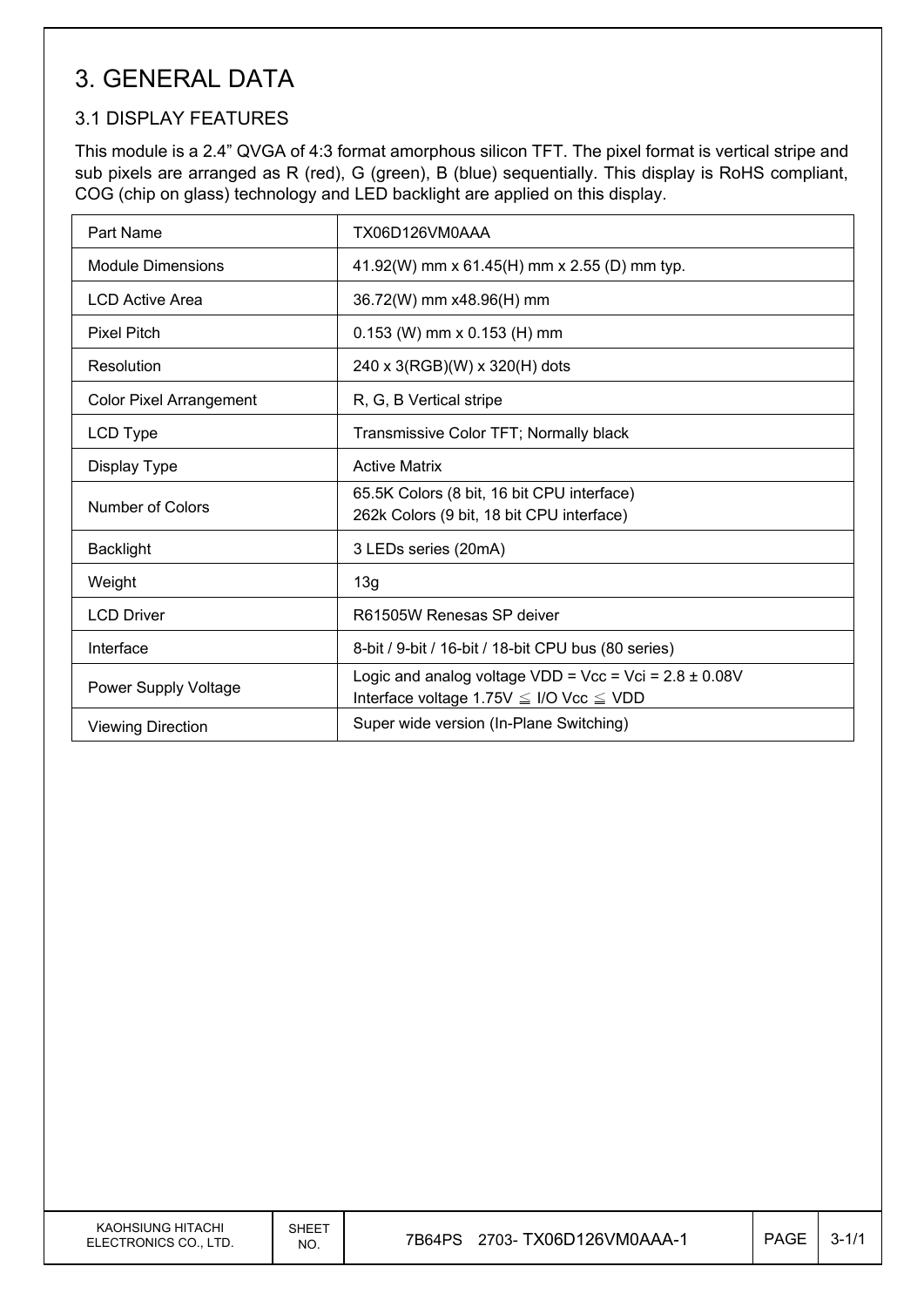## 4. ABSOLUTE MAXIMUM RATINGS

 $\overline{\phantom{a}}$ 

| Item                         | Symbol      | Min.   | Max.         | Unit         | Remarks |
|------------------------------|-------------|--------|--------------|--------------|---------|
| Logic & Analog Voltage       | VDD=Vcc=Vci | $-0.3$ | 4.6          | V            |         |
| Interface Voltage            | I/O Vcc     | $-0.3$ | 4.6          | V            |         |
| Input Voltage                | Vi          | $-0.3$ | $I/OVcc+0.3$ | v            | Note 1  |
| <b>Operating Temperature</b> | Top         | $-20$  | 70           | $^{\circ}$ C | Note 2  |
| Storage Temperature          | Tst         | -30    | 80           | $^{\circ}$ C |         |
| <b>LED Reverse Voltage</b>   | VR          |        | 5            | v            |         |
| <b>LED Forward Current</b>   | ΙF          |        | 35           | mA           | Note 3  |

Note 1: The rating is defined for the input voltages such as RESET\*, RD\*, WR\*, CS\*, RS, Vsync\*, IM0, IM3 and DB17~0 data bus.

- Note 2: The maximum rating is defined as above based on the temperature on the panel surface, which might be different from ambient temperature after assembling the panel into the application. Moreover, some temperature-related phenomenon as below needed to be noticed:
	- Background color, contrast and response time would be different in temperatures other than  $25^{\circ}$ C.
	- Operating under high temperature will shorten LED lifetime.
- Note 3: The derating curve of forward current is shown as below.

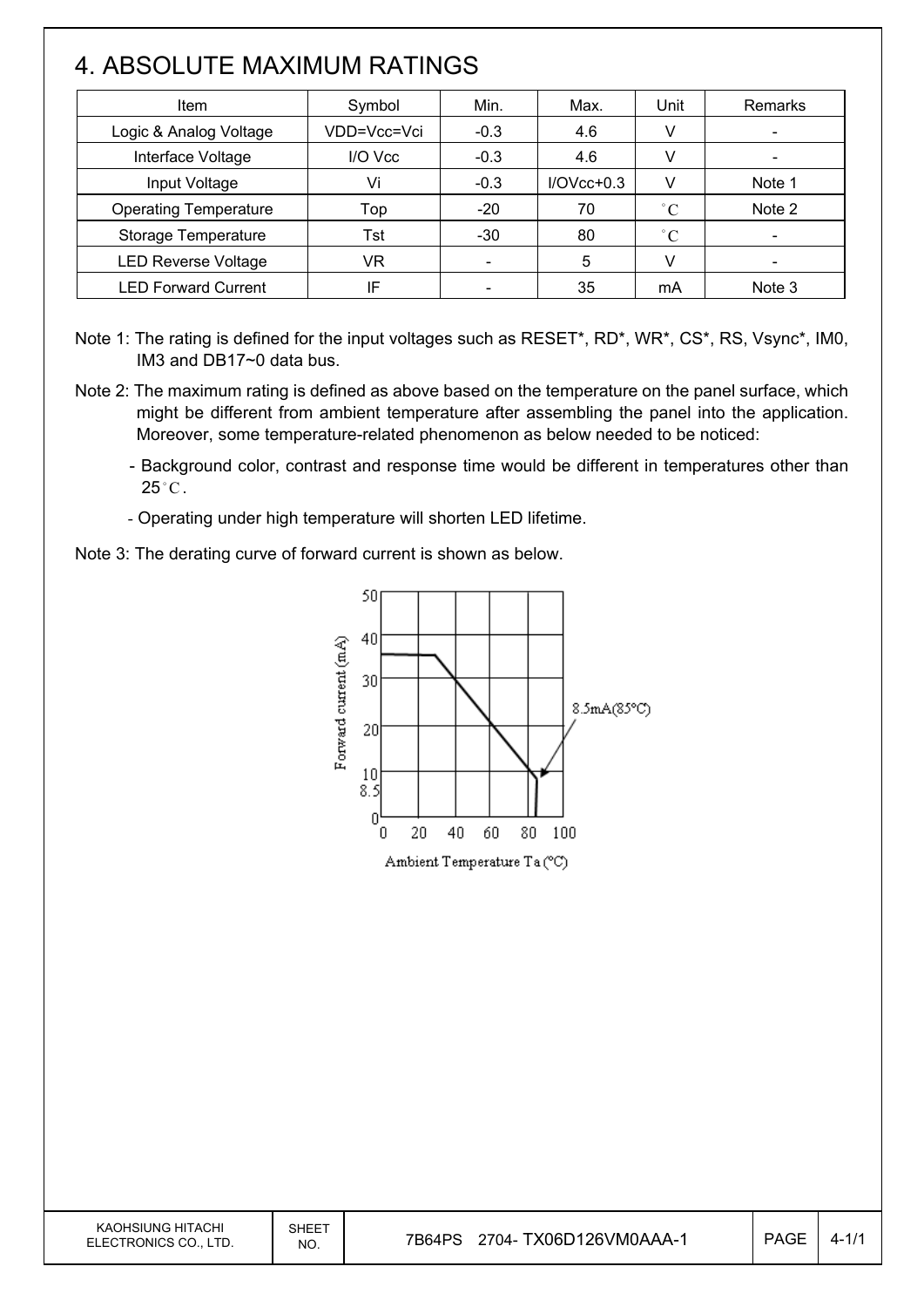## 5. ELECTRICAL CHARACTERISTICS

 $T_a = 25$  °C, VSS = 0V

| Item                       | Symbol             | Condition   | Min.                         | Typ.                         | Max.               | Unit    | <b>Remarks</b> |  |
|----------------------------|--------------------|-------------|------------------------------|------------------------------|--------------------|---------|----------------|--|
| Logic&Analog Voltage       | <b>VDD</b>         |             | 2.72                         | 2.8                          | 2.88               | V       | Note 1         |  |
| Interface Voltage          | I/OV <sub>cc</sub> |             | 1.75                         | $\overline{\phantom{0}}$     | <b>VDD</b>         | V       |                |  |
| Input Voltage              |                    | "H" level   | 0.9xl/OVcc                   | Ξ.                           | I/OV <sub>cc</sub> |         |                |  |
| (RESET pin only)           | VI                 | "L" level   | $\mathbf{0}$                 | $\qquad \qquad \blacksquare$ | 0.1xl/OVcc         | V       |                |  |
| Input Voltage              | Vi                 | "H" level   | 0.8xl/OVcc                   | $\qquad \qquad \blacksquare$ | I/OVcc             | V       |                |  |
| (Except RESET pin)         |                    | "L" level   | $\Omega$                     | $\overline{\phantom{0}}$     | 0.2xl/OVcc         |         | Note 2         |  |
|                            |                    | "H" level   | 0.8xl/OVcc                   | $\overline{\phantom{0}}$     |                    | $\vee$  |                |  |
| <b>Output Voltage</b>      | Vo                 | "L" level   |                              | $\qquad \qquad \blacksquare$ | 0.2xl/OVcc         |         | Note 3         |  |
| Leak Current<br>(In/ouput) | ILi                |             | $-1.0$                       |                              | 1.0                | $\mu$ A |                |  |
|                            |                    | All White   | $\qquad \qquad \blacksquare$ | 4.0                          | 7.5                | mA      | Note 4         |  |
| Power Supply Current       | Icc                | Partial     |                              | 1.0                          | 4.0                | mA      | Note 5         |  |
|                            |                    | <b>DSTB</b> |                              | 0.1                          | 1.0                | $\mu$ A | Note 6         |  |
| <b>LED Forward Voltage</b> | <b>VLED</b>        | Each LED    | 2.8                          | 3.2                          | 3.5                | $\vee$  |                |  |
| <b>LED Forward Current</b> | <b>ILED</b>        | Each LED    |                              | 20                           | 35                 | mA      |                |  |
| Frame Frequency            | fFLM               |             | 75                           | 85                           | (95)               | Hz      |                |  |

Note 1:  $VDD \geq I/OVcc$ .

 $\mathsf{I}$ 

- Note 2: The rating is defined for the input voltages such as RD\*, WR\*, CS\*, RS, Vsync\*, IM0, IM3 and DB17~0 data bus.
- Note 3: The rating is defined for FMARK and DB17~0.
- Note 4: An all white check pattern is used when measuring Icc under the condition VDD=I/OVcc=2.8V, fFLM=85 Hz.
- Note 5: A partial pattern as below is displayed when measuring Icc.

40 Lines: White 280 Lines: Black  $fFLM = 85 Hz$ 8-color mode

Note 6: Under deep standby mode to measure Icc.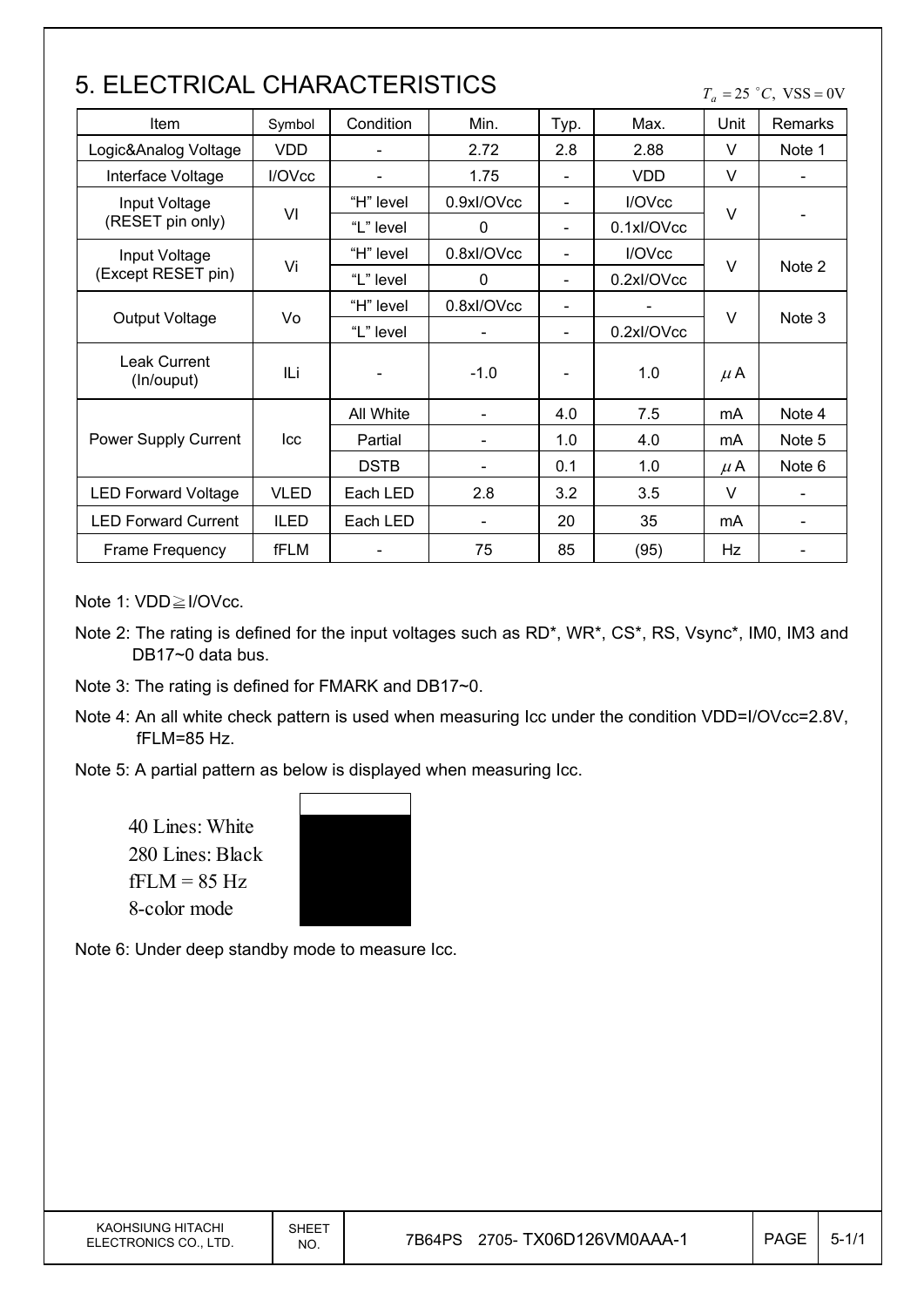## 6. OPTICAL CHARACTERISTICS

The optical characteristics are measured based on the conditions as below:

- Supplying the signals and voltages defined in the section of electrical characteristics.
- The backlight unit needs to be turned on for 30 minutes.
- The ambient temperature is 25 $^{\circ}$ C.
- In the dark room around 500~1000 lx, the equipment has been set for the measurements as shown in Fig 6.1.

|                            |                                                       |                       |                                                        |                |            | $T_a = 25 °C$ , 9.4.2 sequence, VDD=I/OVcc=2.8V |                   |         |  |
|----------------------------|-------------------------------------------------------|-----------------------|--------------------------------------------------------|----------------|------------|-------------------------------------------------|-------------------|---------|--|
| Item                       |                                                       | Symbol                | Condition                                              | Min.           | Typ.       | Max.                                            | Unit              | Remarks |  |
| <b>Brightness of White</b> |                                                       |                       |                                                        | 170            | 250        |                                                 | cd/m <sup>2</sup> | Note 1  |  |
|                            | <b>Brightness Uniformity</b><br><b>Contrast Ratio</b> |                       | $\phi = 0^{\circ}, \theta = 0^{\circ}$ ,<br>ILED=20 mA | 70             | 80         |                                                 | %                 | Note 2  |  |
|                            |                                                       |                       |                                                        | 200            | 400        |                                                 |                   | Note 3  |  |
|                            | Response Time<br>(Rising + Falling)                   |                       | $\phi = 0^{\circ}, \theta = 0^{\circ}$                 |                | 40         | 70                                              | ms                | Note 4  |  |
|                            | <b>Viewing Angle</b>                                  |                       | $\phi = 0^\circ$ , CR $\geq 10$                        |                | 160        |                                                 |                   |         |  |
|                            |                                                       | $\theta_1 + \theta_2$ | $\phi = 90^\circ$ , CR $\geq 10$                       | $\blacksquare$ | 160        |                                                 | Degree            | Note 5  |  |
|                            |                                                       | X                     |                                                        | TBD            | TBD        | TBD                                             |                   |         |  |
|                            | Red                                                   | Y                     |                                                        | TBD            | <b>TBD</b> | <b>TBD</b>                                      |                   |         |  |
|                            |                                                       | X                     |                                                        | <b>TBD</b>     | <b>TBD</b> | <b>TBD</b>                                      |                   |         |  |
| Color                      | Green                                                 | Y                     |                                                        | TBD            | TBD        | TBD                                             |                   |         |  |
| Chromaticity               | <b>Blue</b>                                           | X                     | $\phi = 0^{\circ}, \theta = 0^{\circ}$                 | <b>TBD</b>     | TBD        | <b>TBD</b>                                      |                   | Note 6  |  |
|                            |                                                       | Y                     |                                                        | TBD            | TBD        | TBD                                             |                   |         |  |
|                            | White                                                 | X                     |                                                        | TBD            | TBD        | TBD                                             |                   |         |  |
|                            |                                                       | Y                     |                                                        | <b>TBD</b>     | <b>TBD</b> | <b>TBD</b>                                      |                   |         |  |

Note 1: The brightness is measured from the panel center point, P5 in Fig. 6.2, for the typical value. Note 2: The brightness uniformity is calculated by the equation as below:

Brightness uniformity  $=\frac{1}{1}$  and  $\frac{1}{1}$  x 100% Max.Brightness Brightness uniformity =  $\frac{\text{Min.~Brightness}}{\text{max.~S}}$ 

, which is based on the brightness values of the 9 points measured by BM-5 as shown in Fig. 6.2.

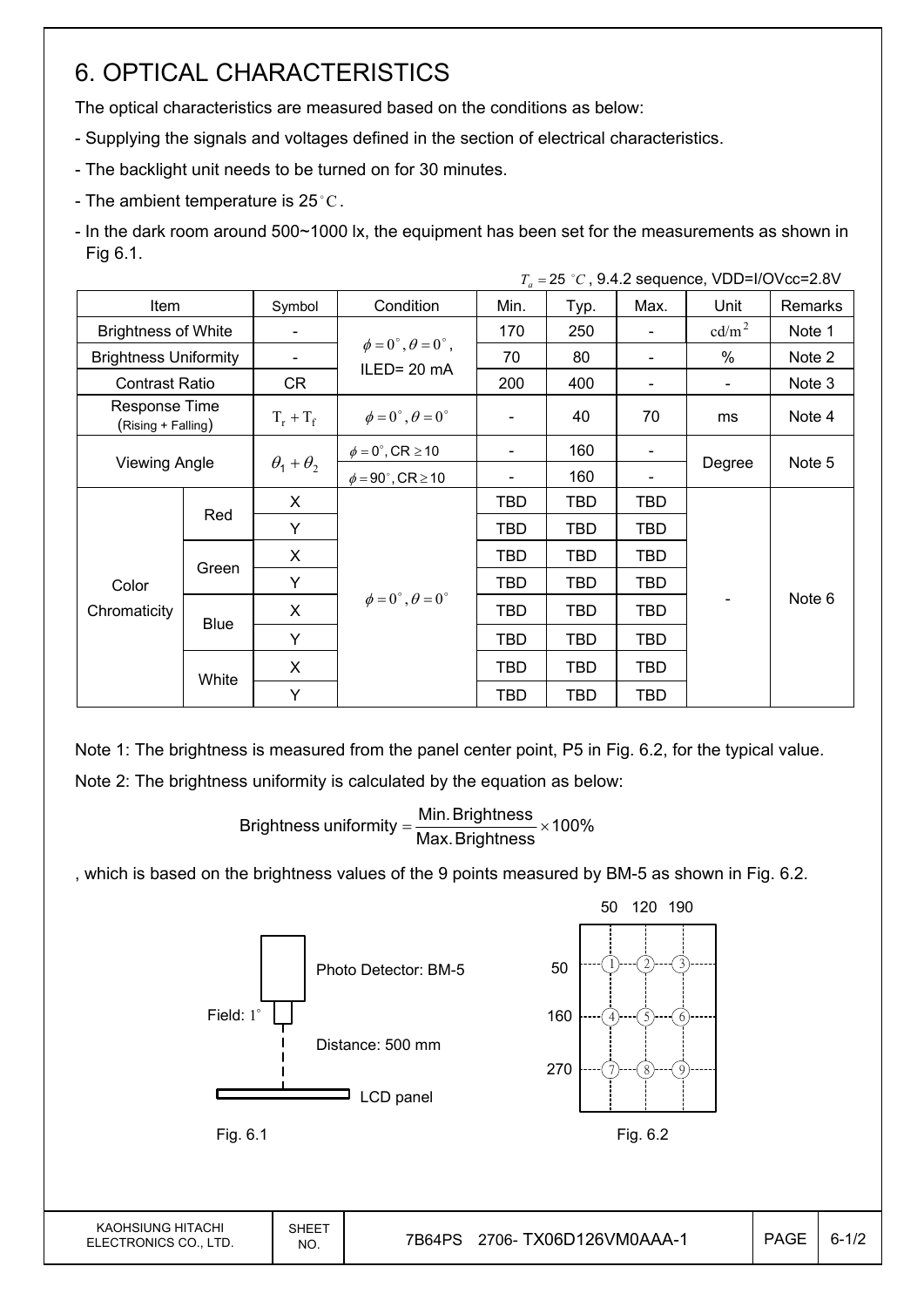Note 3: The Contrast Ratio is measured from the center point of the panel, P5, and defined as the following equation:

> Brightness of Black  $CR =$ Brightness of White

Note 4: The definition of response time is shown in Fig. 6.3. The rising time is the period from10% brightness to 90% brightness when the data is from white to black. Oppositely, Falling time is the period from 90% brightness rising to 10% brightness.



Note 5: The definition of viewing angle is shown in Fig. 6.4. Angle  $\phi$  is used to represent viewing directions, for instance,  $\phi = 270^\circ$  means 6 o'clock, and  $\phi = 0^\circ$  means 3 o'clock. Moreover, angle  $\theta$  is used to represent viewing angles from axis Z toward plane XY.

 The display is super wide viewing angle version, so that the best optical performance can be obtained from every viewing direction.



Fig 6.4

Note 6: The color chromaticity is measured from the center point of the panel, P5, as shown in Fig. 6.2.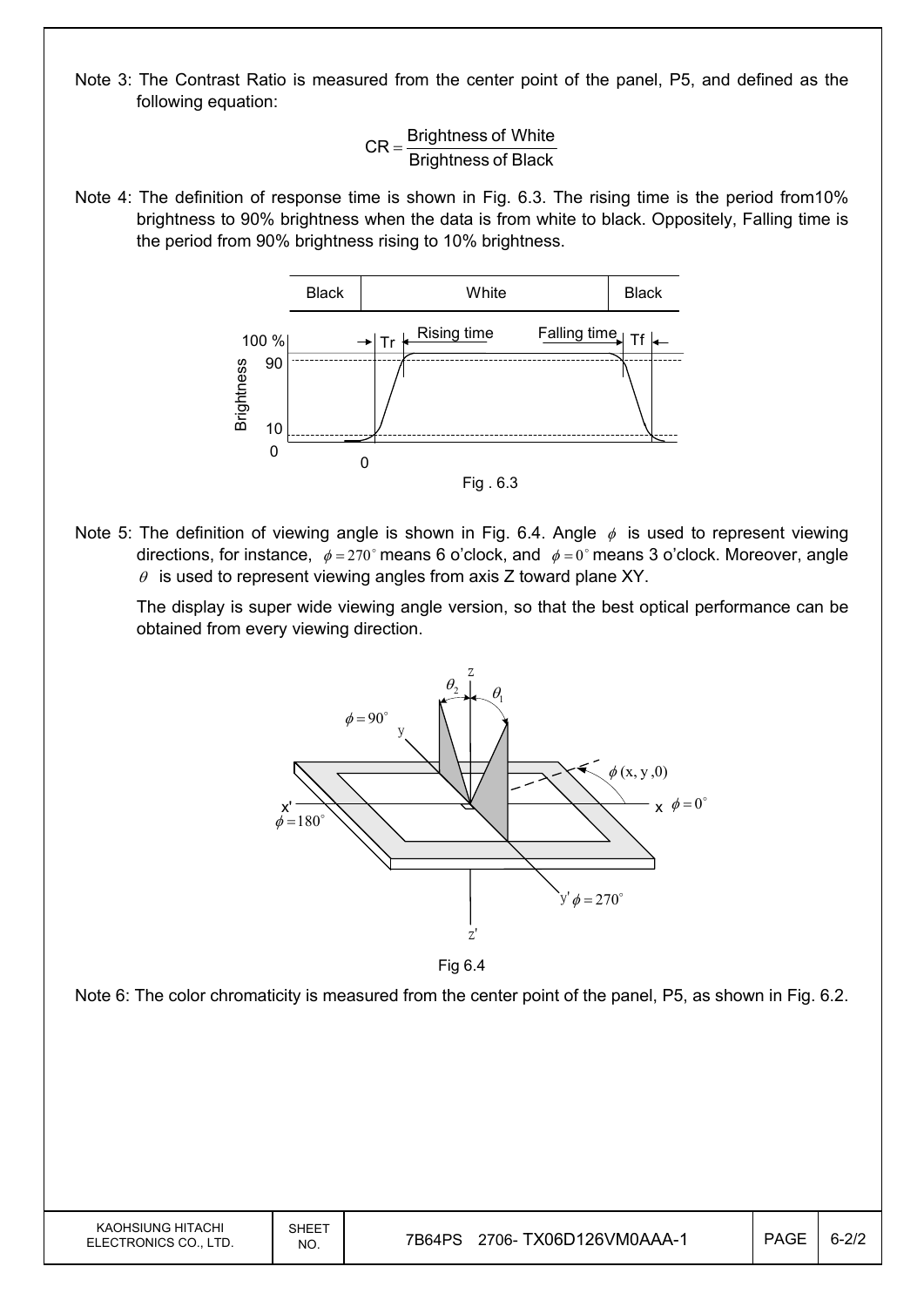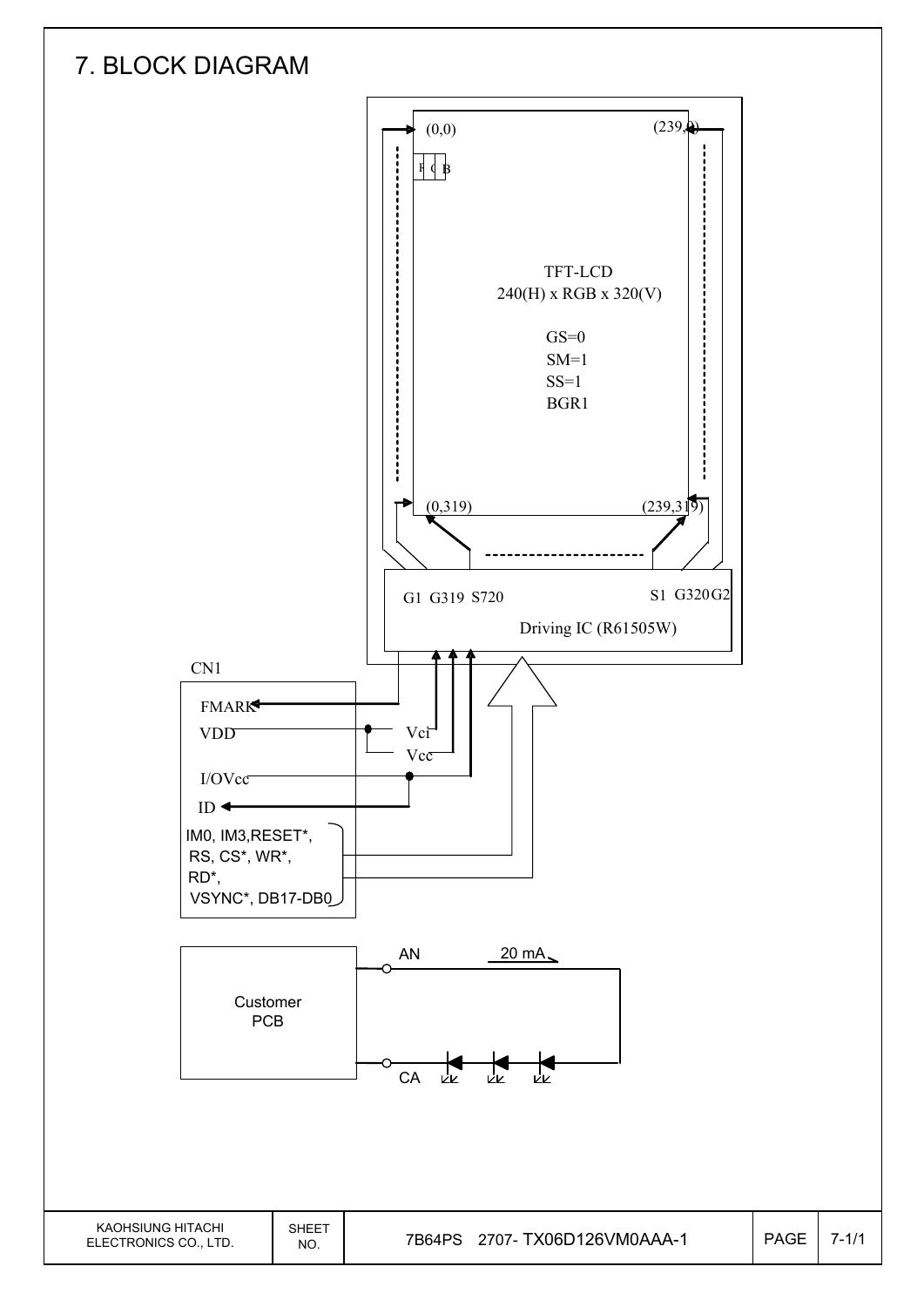## 8. RELIABILITY TESTS

| <b>Test Item</b>               | Condition                                                                                                       |         |
|--------------------------------|-----------------------------------------------------------------------------------------------------------------|---------|
| <b>High Temperature</b>        | 1) Operating<br>2) 80 $^{\circ}$ C                                                                              | 240 hrs |
| Low Temperature                | 1) Operating<br>$2) -30$ °C                                                                                     | 240 hrs |
| <b>High Temperature</b>        | 1) Storage<br>2) 80 $^{\circ}$ C                                                                                | 240 hrs |
| Low Temperature                | 1) Storage<br>2) -30 $^{\circ}$ C                                                                               | 240 hrs |
| <b>Thermal Shock</b>           | 1) Non-Operating<br>2) -40 $^{\circ}$ C $\leftrightarrow$ 85 $^{\circ}$ C<br>3) 0.5 hr $\leftrightarrow$ 0.5 hr | 240 hrs |
| High Temperature &<br>Humidity | 1) Operating<br>$2)60^{\circ}$ C & 90%RH<br>3) Without condensation                                             | 240 hrs |
| High Temperature &<br>Humidity | 1) Storage<br>$2)60^{\circ}$ C & 90%RH<br>3) Without condensation                                               | 240 hrs |

Note 1: Display functionalities are inspected under the conditions defined in the specification after the reliability tests.

Note 2: The display is not guaranteed for use in corrosive gas environments.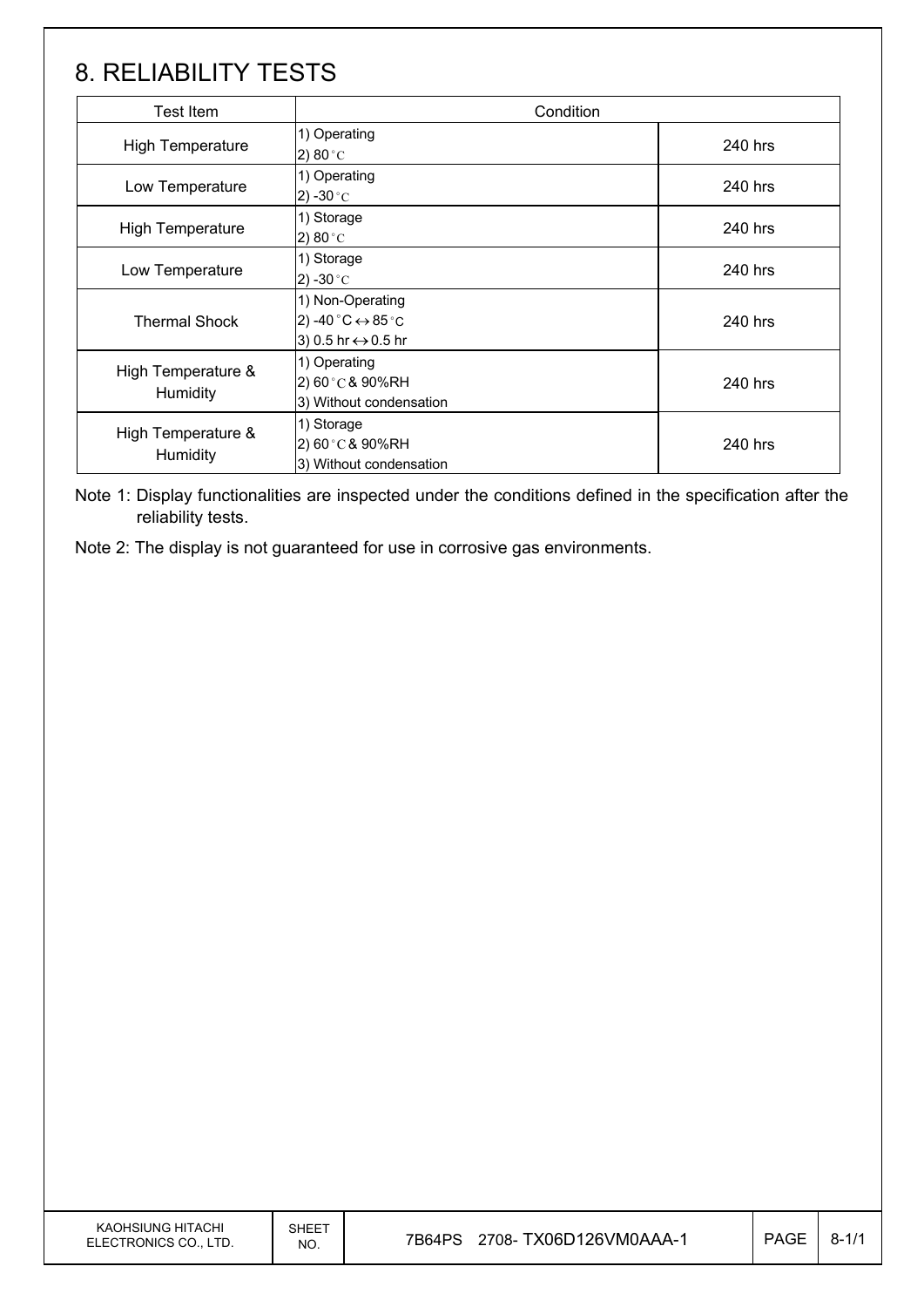# 9. LCD INTERFACE

### 9.1 INTERFACE PIN CONNECTIONS

The display interface connector (CN1) is FH26-39S-0.3SHW(5) (Hirose). Pin assignment is as below:

| Pin No.                 | Symbol           | Power<br>I/O | Signal                                |
|-------------------------|------------------|--------------|---------------------------------------|
| 1                       | <b>GND</b>       | Power        | Ground                                |
| $\overline{2}$          | <b>GND</b>       | Power        | Ground                                |
| 3                       | ID               | O            | $ID (=I/OVcc)$                        |
| $\overline{\mathbf{4}}$ | IM <sub>0</sub>  | I            | MPU Interface Switching               |
| 5                       | IM <sub>3</sub>  | $\mathsf{l}$ | MPU Interface Switching               |
| 6                       | RESET*           |              | Reset                                 |
| $\overline{7}$          | DB <sub>17</sub> | I/O          | Data Bus (Instruction & Display Data) |
| 8                       | <b>DB16</b>      | I/O          | Data Bus (Instruction & Display Data) |
| 9                       | <b>DB15</b>      | I/O          | Data Bus (Instruction & Display Data) |
| 10                      | <b>DB14</b>      | I/O          | Data Bus (Instruction & Display Data) |
| 11                      | <b>DB13</b>      | I/O          | Data Bus (Instruction & Display Data) |
| 12                      | <b>DB12</b>      | I/O          | Data Bus (Instruction & Display Data) |
| 13                      | <b>DB11</b>      | I/O          | Data Bus (Instruction & Display Data) |
| 14                      | <b>DB10</b>      | I/O          | Data Bus (Instruction & Display Data) |
| 15                      | DB <sub>9</sub>  | I/O          | Data Bus (Instruction & Display Data) |
| 16                      | DB <sub>8</sub>  | I/O          | Data Bus (Instruction & Display Data) |
| 17                      | DB7              | I/O          | Data Bus (Instruction & Display Data) |
| 18                      | DB <sub>6</sub>  | I/O          | Data Bus (Instruction & Display Data) |
| 19                      | DB <sub>5</sub>  | I/O          | Data Bus (Instruction & Display Data) |
| 20                      | DB4              | I/O          | Data Bus (Instruction & Display Data) |
| 21                      | DB <sub>3</sub>  | I/O          | Data Bus (Instruction & Display Data) |
| 22                      | DB <sub>2</sub>  | I/O          | Data Bus (Instruction & Display Data) |
| 23                      | DB1              | I/O          | Data Bus (Instruction & Display Data) |
| 24                      | DB <sub>0</sub>  | I/O          | Data Bus (Instruction & Display Data) |
| 25                      | $RD^*$           | $\mathsf{I}$ | Read                                  |
| 26                      | WR*              |              | Write                                 |
| 27                      | <b>RS</b>        |              | Data / Command Identification         |
| 28                      | $CS^*$           |              | <b>Chip Select</b>                    |
| 29                      | I/OVcc           | Power        | Power Supply for Interface            |
| 30                      | I/OVcc           | Power        | Power Supply for Interface            |
| 31                      | <b>VDD</b>       | Power        | Power Supply for Logic and Analog     |
| 32                      | <b>VDD</b>       | Power        | Power Supply for Logic and Analog     |
| 33                      | <b>NC</b>        |              | Non Connect                           |
| 34                      | AN               | Power        | Power Supply for LED                  |
| 35                      | CA               | Power        | Ground for LED                        |
| 36                      | VSYNC*           |              | Line Synchronous Signal               |
| 37                      | <b>FMARK</b>     | $\circ$      | Frame Head Pulse Signal               |
| 38                      | <b>NC</b>        |              | Open or Ground (Hitachi test only)    |
| 39                      | <b>GND</b>       | Power        | Ground                                |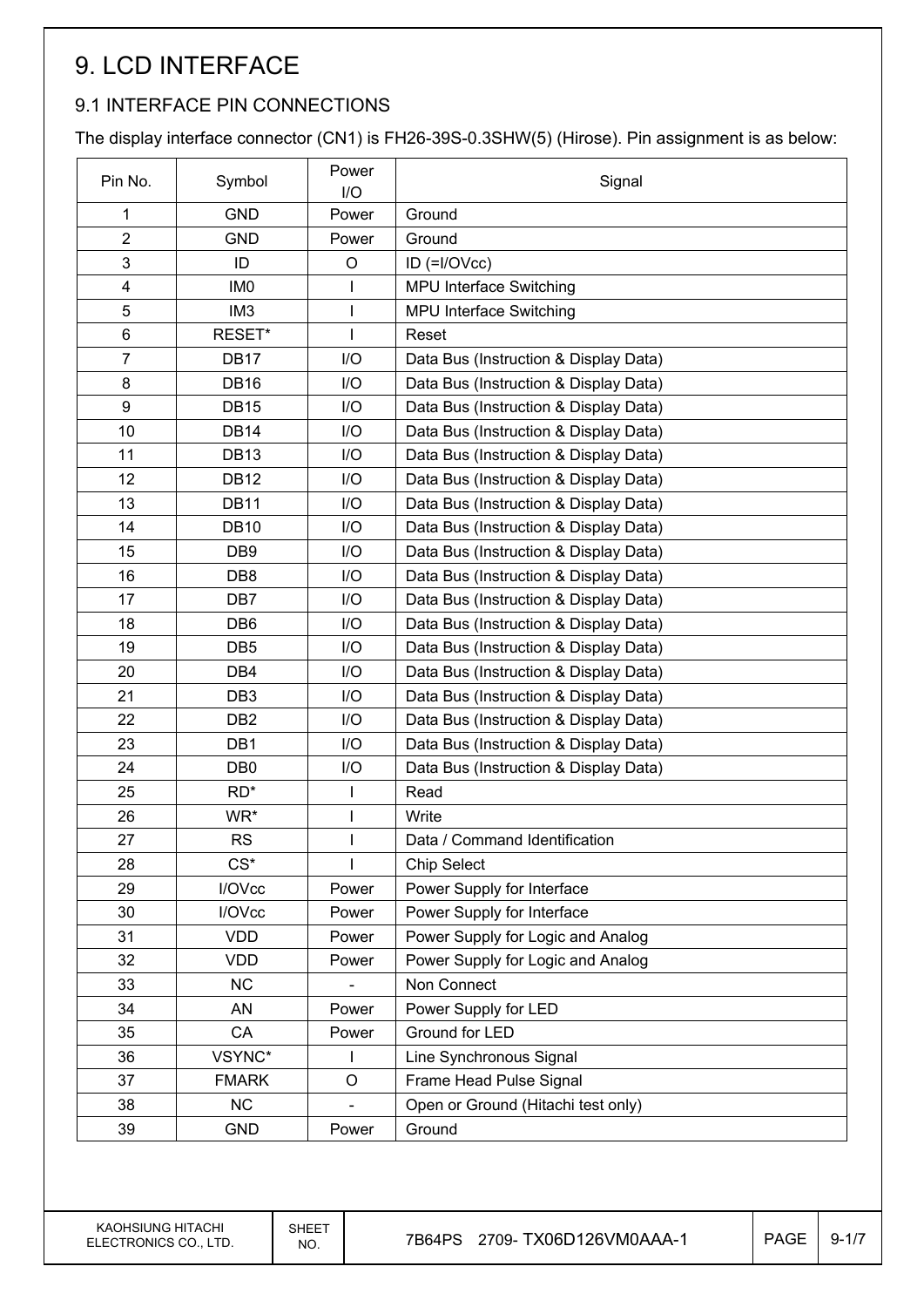### 9.2 CPU INTERFACE MODE

#### 9.2.1 CPU interface mode selection

|         |                 |                           | 80-System Bus Interface  |                       |                      |
|---------|-----------------|---------------------------|--------------------------|-----------------------|----------------------|
| Pin No. | Signal          | $18 - bit$<br>262K colors | $16 - bit$<br>65K colors | 9- bit<br>262K colors | 8- bit<br>65K colors |
| 4       | IM <sub>0</sub> | <b>GND</b>                | <b>GND</b>               | I/O Vcc               | I/O Vcc              |
| 5       | IM <sub>3</sub> | I/O Vcc                   | <b>GND</b>               | I/O Vcc               | GND                  |

#### 9.2.2 The map of unused data bus

| <b>Bus Interface</b> |                 | 18-bit  | 16-bit         | 9-bit          | 8-bit          |
|----------------------|-----------------|---------|----------------|----------------|----------------|
| Valid Data bus       |                 | DB17-0  | DB17-10, DB8-1 | DB17-9         | DB17-10        |
| Input Voltage        |                 | I/O Vcc | <b>GND</b>     | I/O Vcc        | <b>GND</b>     |
| Pin No.              | Signal          |         | <b>MAP</b>     |                |                |
| $\overline{7}$       | DB17            |         |                |                |                |
| 8                    | <b>DB16</b>     |         |                |                |                |
| 9                    | <b>DB15</b>     |         |                |                |                |
| 10                   | <b>DB14</b>     |         |                |                |                |
| 11                   | <b>DB13</b>     |         |                |                |                |
| 12                   | <b>DB12</b>     |         |                |                |                |
| 13                   | <b>DB11</b>     |         |                |                |                |
| 14                   | <b>DB10</b>     |         |                |                |                |
| 15                   | DB <sub>9</sub> |         | GND or I/O Vcc |                | GND or I/O Vcc |
| 16                   | DB <sub>8</sub> |         |                | GND or I/O Vcc | GND or I/O Vcc |
| 17                   | DB <sub>7</sub> |         |                | GND or I/O Vcc | GND or I/O Vcc |
| 18                   | DB <sub>6</sub> |         |                | GND or I/O Vcc | GND or I/O Vcc |
| 19                   | DB <sub>5</sub> |         |                | GND or I/O Vcc | GND or I/O Vcc |
| 20                   | DB4             |         |                | GND or I/O Vcc | GND or I/O Vcc |
| 21                   | DB <sub>3</sub> |         |                | GND or I/O Vcc | GND or I/O Vcc |
| 22                   | DB <sub>2</sub> |         |                | GND or I/O Vcc | GND or I/O Vcc |
| 23                   | DB1             |         |                | GND or I/O Vcc | GND or I/O Vcc |
| 24                   | DB <sub>0</sub> |         | GND or I/O Vcc | GND or I/O Vcc | GND or I/O Vcc |

#### 9.2.3 Data format of CPU interface

| Data Bus |                   |                          |                |                |                          |                |                |                |                | DB             |                |    |    |                          |        |                |                |    |                |
|----------|-------------------|--------------------------|----------------|----------------|--------------------------|----------------|----------------|----------------|----------------|----------------|----------------|----|----|--------------------------|--------|----------------|----------------|----|----------------|
|          | 17                | 16                       | 15             | 14             | 13                       | 12             | 11             | 10             | 9              | 8              |                | 6  | 5  | 4                        | 3      | 2              |                | 0  |                |
| 18bit    | Transfer 1        | R <sub>5</sub>           | R4             | R <sub>3</sub> | R <sub>2</sub>           | R1             | R <sub>0</sub> | G5             | G4             | G3             | G2             | G1 | G0 | B5                       | B4     | B3             | B <sub>2</sub> | B1 | B <sub>0</sub> |
| 16bit    | Transfer 1        | R <sub>5</sub><br>$=$ R0 | R4             | R <sub>3</sub> | R <sub>2</sub>           | R <sub>1</sub> | G5             | G4             | G3             | $\ast$         | G <sub>2</sub> | Gʻ | G0 | B <sub>5</sub><br>$=$ B0 | B4     | B <sub>3</sub> | B <sub>2</sub> | B1 | $\ast$         |
|          | Transfer1         | R <sub>5</sub>           | R4             | R <sub>3</sub> | R <sub>2</sub>           | R1             | R <sub>0</sub> | G3             | G2             | G1             | $\ast$         |    |    |                          |        |                |                |    |                |
| 9bit     | <b>Transfer 2</b> | G <sub>2</sub>           | G1             | G0             | B5                       | B <sub>4</sub> | B <sub>3</sub> | B <sub>2</sub> | <b>B</b> 1     | B <sub>0</sub> |                |    |    |                          | $\ast$ |                |                |    |                |
|          | Transfer 1        | R <sub>5</sub><br>$=$ R0 | R <sub>4</sub> | R <sub>3</sub> | R <sub>2</sub>           | R <sub>1</sub> | G3             | G2             | G <sub>1</sub> | $\ast$         |                |    |    |                          |        |                |                |    |                |
| 8bit     | Transfer 2        | G2                       | G1             | G0             | B <sub>5</sub><br>$=$ B0 | B4             | B <sub>3</sub> | B <sub>2</sub> | B <sub>1</sub> | $\ast$         |                |    |    |                          |        |                |                |    |                |

Note1: Unused pins of DB marked "\*", please connect to GND or I/O Vcc.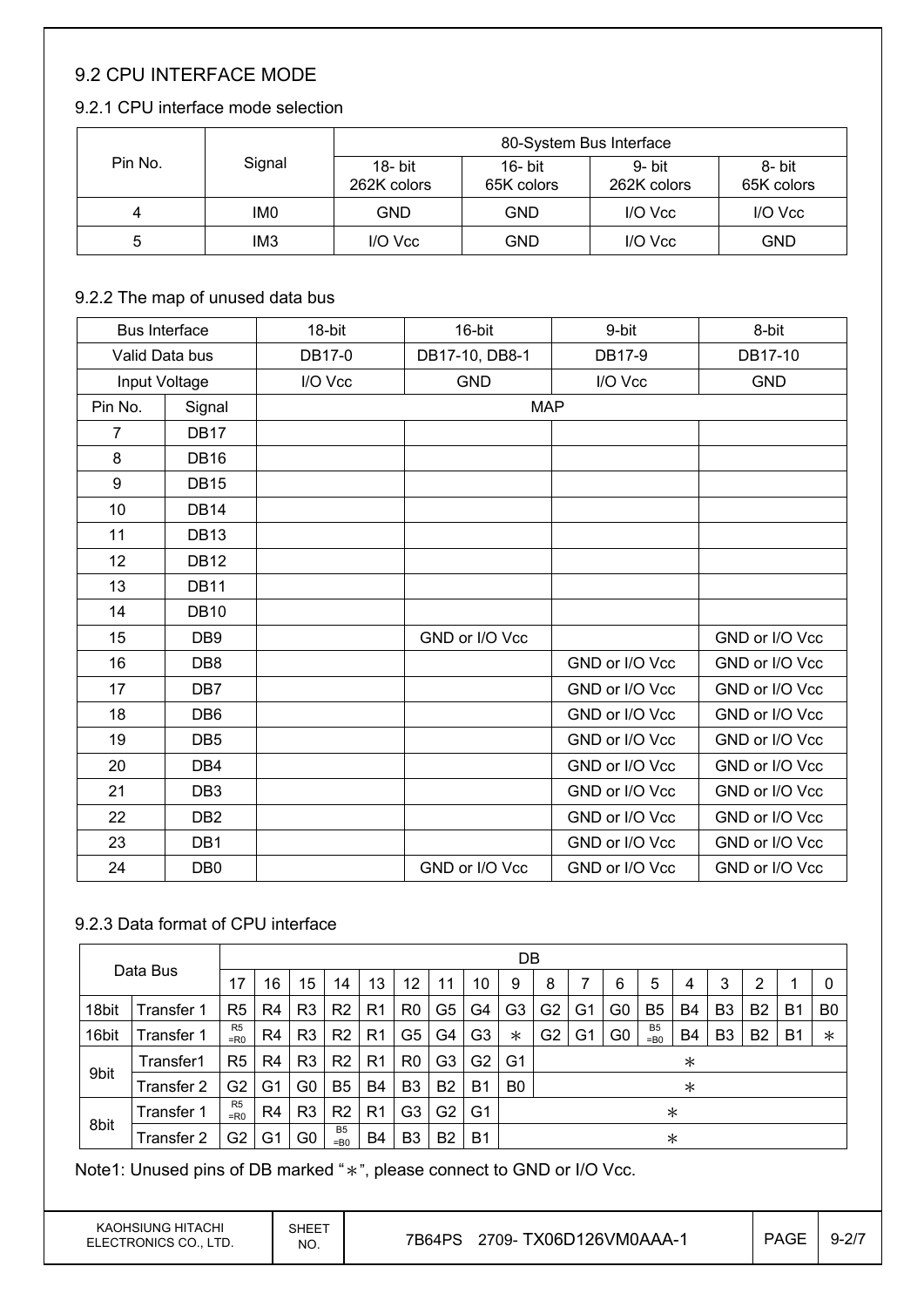### 9.3 INTERFACE TIMING

#### 9.3.1 18-bit / 16-bit timing of 80 series bus interface

|                                    | 9.3.1 18-DR / 16-DR urning OF 80 Series Dus interface |             |              |                          |      | $I/O$ Vcc = 1.75 to Vcc |
|------------------------------------|-------------------------------------------------------|-------------|--------------|--------------------------|------|-------------------------|
|                                    | Item                                                  | Symbol      | Min.         | Typ.                     | Max. | Unit                    |
|                                    | Write                                                 | tCYCW       | 79           |                          |      | ns                      |
| Bus cycle time                     | Read                                                  | tCYCR       | 630          | $\overline{\phantom{a}}$ |      | ns                      |
| Write low-level pulse width        | <b>PWLW</b>                                           | 42          |              |                          | ns   |                         |
|                                    | Read low-level pulse width                            | <b>PWLR</b> | 420          |                          |      | ns                      |
| Write high-level pulse width       | <b>PWHW</b>                                           | 27          |              |                          | ns   |                         |
| Read high-level pulse width        | <b>PWHR</b>                                           | 210         |              |                          | ns   |                         |
| Rise & falling time (Read & Write) |                                                       | tWRr, tWRf  |              |                          | 23   | ns                      |
|                                    | Write (RS to CS*, WR*)                                | tAS         | $\mathbf{0}$ | $\overline{\phantom{a}}$ |      | ns                      |
| Set up time                        | Read (RS to CS*, RD*)                                 | tAS         | 11           |                          |      | ns                      |
|                                    | Address hold time                                     | tAH         | 3            |                          |      | ns                      |
|                                    | Write data set up time                                | tDSW        | 27           | $\overline{\phantom{a}}$ |      | ns                      |
|                                    | Write data hold time                                  | tH          | 11           |                          |      | ns                      |
|                                    | Read data delay time                                  | tDDR        |              |                          | 315  | ns                      |
|                                    | Read data hold time                                   | <b>tDHR</b> | 4            |                          |      | ns                      |

#### 9.3.2 9-bit / 8-bit timing of 80 series bus interface

|                              | 9.3.2 9-DIL / 6-DIL (IIIIIIIIU OF 60 SELIES DUS IIIIEITACE |             |              |                          |      | $I/O$ Vcc = 1.75 to Vcc |
|------------------------------|------------------------------------------------------------|-------------|--------------|--------------------------|------|-------------------------|
|                              | Item                                                       | Symbol      | Min.         | Typ.                     | Max. | Unit                    |
|                              | Write                                                      | tCYCW       | 74           |                          |      | ns                      |
| Bus cycle time               | Read                                                       | tCYCR       | 630          | $\overline{\phantom{a}}$ |      | ns                      |
|                              | Write low-level pulse width                                | <b>PWLW</b> | 32           |                          |      | ns                      |
|                              | Read low-level pulse width                                 | <b>PWLR</b> | 420          |                          |      | ns                      |
| Write high-level pulse width |                                                            | <b>PWHW</b> | 27           |                          |      | ns                      |
| Read high-level pulse width  |                                                            | <b>PWHR</b> | 210          |                          |      | ns                      |
|                              | Rise & falling time (Read & Write)                         | tWRr, tWRf  |              |                          | 23   | ns                      |
|                              | Write $(RS to CS^*$ , $WR^*$ )                             | tAS         | $\mathbf{0}$ |                          |      | ns                      |
| Set up time                  | Read (RS to CS*, RD*)                                      | tAS         | 11           |                          |      | ns                      |
|                              | Address hold time                                          | tAH         | 3            |                          |      | ns                      |
|                              | Write data set up time                                     | tDSW        | 27           |                          |      | ns                      |
|                              | Write data hold time                                       | tH          | 11           |                          |      | ns                      |
|                              | Read data delay time                                       | tDDR        |              |                          | 315  | ns                      |
|                              | Read data hold time                                        | <b>tDHR</b> | 4            |                          |      | ns                      |

#### 9.3.3 Reset timing

| Item                  | Symbol | Min. | Typ.                     | Max.                     | Unit |
|-----------------------|--------|------|--------------------------|--------------------------|------|
| Reset wait time       | tRW    |      | $\overline{\phantom{a}}$ | $\overline{\phantom{a}}$ | ms   |
| Reset low-level width | tRES   |      | $\sim$                   | $\sim$                   | ms   |
| Reset rise time       | trRES  | -    | $\sim$                   |                          | ms   |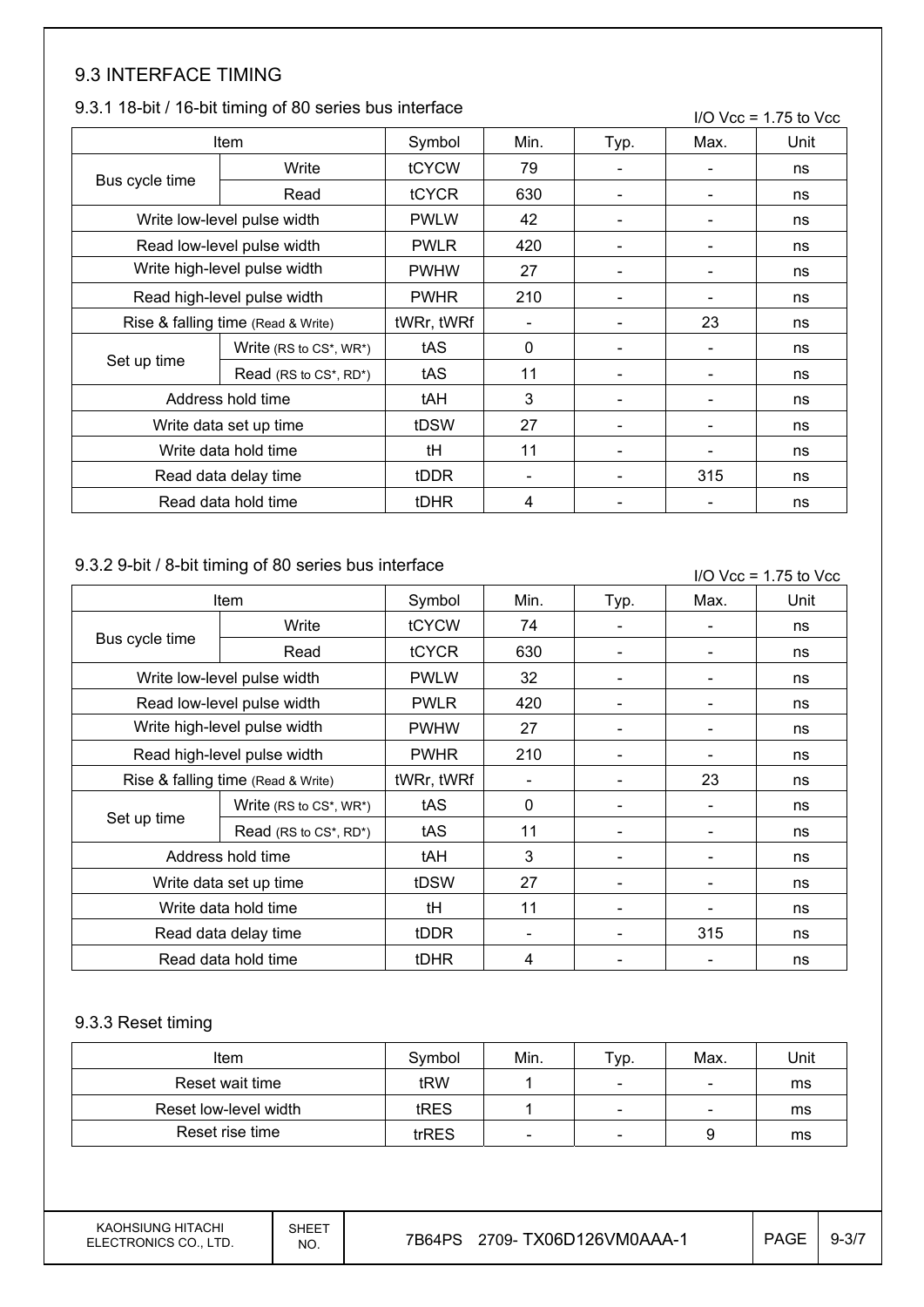

Fig. 9.1 Timing of data bus

- Note 1: The period of PWLW and PWLR should be kept after CS\* under low-level condition. For read and write data functionalities, please refer to the relationship of DB set up & hold time and WR\* & RD\* low-level pulse width.
- Note 2: Unused DB [17:0] pins shall be fixed to "loVcc or GND".

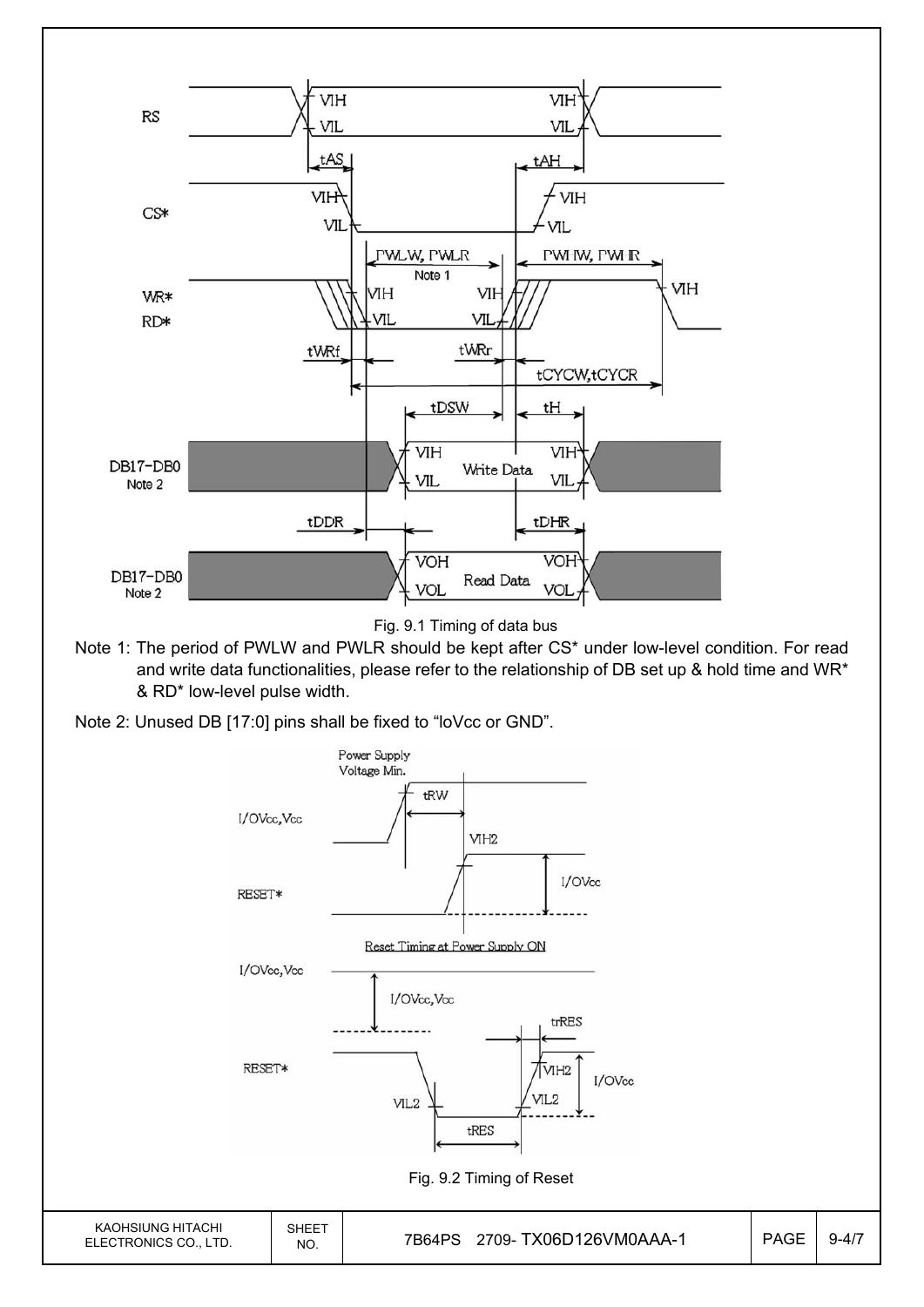## 9.4 REGISTER SETTING FLOW

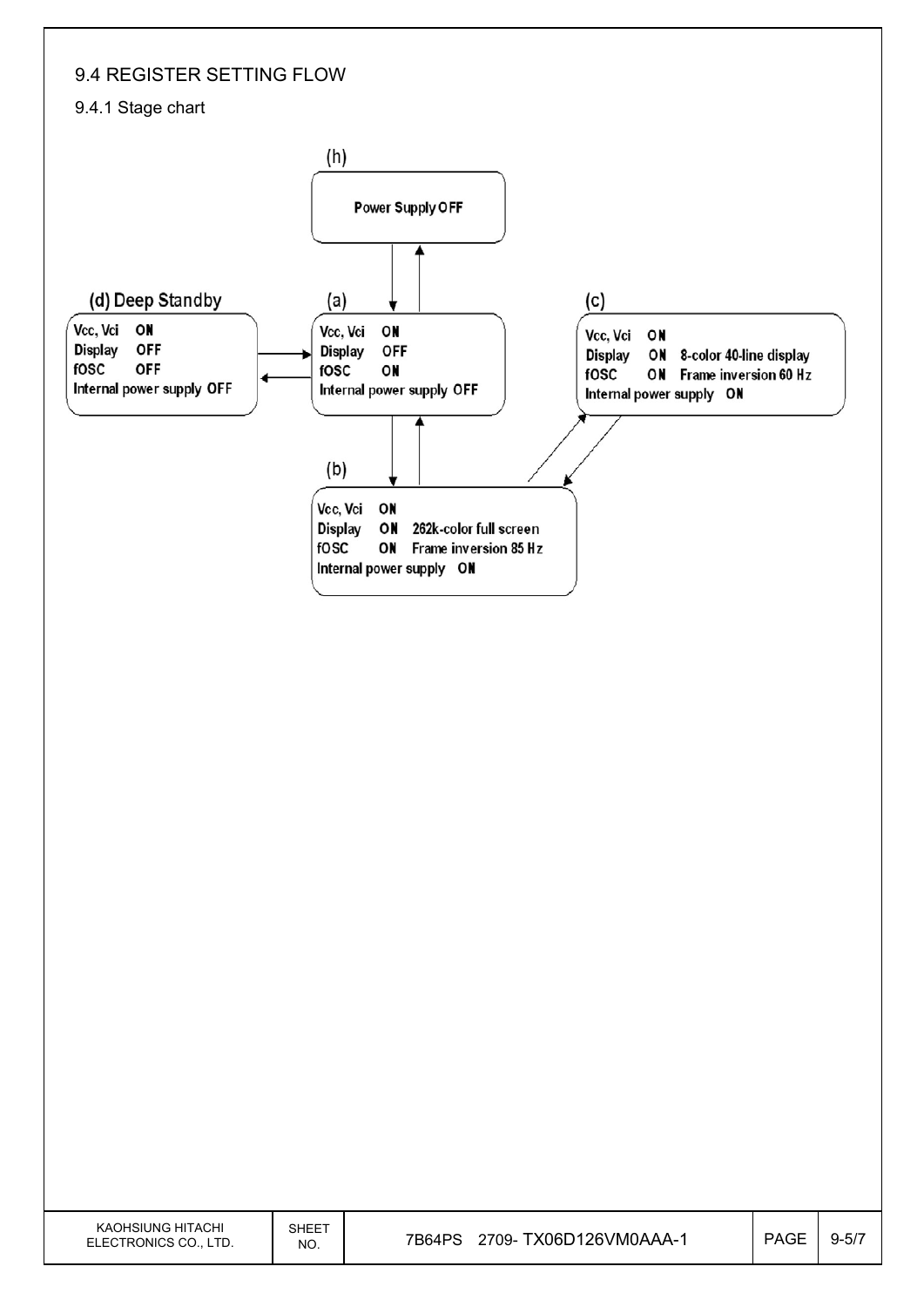#### 9.4.2 Sequence



|        |                                | State $(a) \rightarrow (b)$ |                |                     |
|--------|--------------------------------|-----------------------------|----------------|---------------------|
|        |                                |                             |                |                     |
| 1<br>2 | Oscillation (600k Hz) set      | RA4h<br>wait                | 0x0001<br>1 ms |                     |
| 3      | Gate scan control              | R60h                        | 0x2700         |                     |
| 4      | Display control                | R <sub>08</sub> h           | 0x0808         |                     |
| 5      | Gamma setting                  | R30h                        | 0x0204         |                     |
| 6      |                                | R31h                        | 0x880E         |                     |
| 7      |                                | R32h                        | 0x0B06         |                     |
| 8      |                                | R <sub>33</sub> h           | 0x0507         |                     |
| 9      |                                | R34h                        | 0x3211         |                     |
| 10     |                                | R35h                        | 0x0704         |                     |
| 11     |                                | R36h                        | 0x860B         |                     |
| 12     |                                | R37h                        | 0x0E08         |                     |
| 13     |                                | R38h                        | 0x0502         |                     |
| 14     |                                | R39h                        | 0x1132         |                     |
| 15     | fFLM=85 Hz                     | R90h                        | 0x0015         |                     |
| 16     |                                | R <sub>10</sub> h           | 0x0530         |                     |
| 17     |                                | R <sub>11</sub> h           | 0x0237         |                     |
| 18     | Power supply start             | R <sub>12</sub> h           | 0x01BC         |                     |
| 19     |                                | wait                        | 100 ms         |                     |
| 20     |                                | R <sub>13h</sub>            | 0x0F00         |                     |
| 21     | Driver output control          | R <sub>01</sub> h           | 0x0500         |                     |
| 22     | LCD drive AC control           | R <sub>02</sub> h           | 0x0000         |                     |
| 23     | Entry mode                     | R <sub>03</sub> h           | 0x1030         |                     |
| 24     | ISC control                    | R09h                        | 0x0001         |                     |
| 25     | FMARK                          | R0Ah                        | 0x0008         |                     |
| 26     | External display interface     | R0Ch                        | 0x0000         |                     |
| 27     | Frame marker control           | R0Dh                        | 0x0000         |                     |
| 28     |                                | R0Eh                        | 0x0000         |                     |
| 29     | H RAM address S                | R <sub>50</sub> h           | 0x0000         |                     |
| $30\,$ | H RAM address E                | R51h                        | 0x00EF         |                     |
| 31     | V RAM address S                | R <sub>52</sub> h           | 0x0000         |                     |
| 32     | V RAM address E                | R <sub>53</sub> h           | 0x013F         |                     |
| 33     | First screen display control   | R61h                        | 0x0000         |                     |
| 34     | Base image display control     | R6Ah                        | 0x0000         |                     |
| 35     |                                | R91h                        | 0x0001         |                     |
| 36     | Gate output position control   | R92h                        | 0x0100         |                     |
| 37     | Source output position control | R93h                        | 0x0001         |                     |
| 38     | GRAM address set               | R <sub>20</sub> h           | 0x0000         |                     |
| 39     |                                | R <sub>21</sub> h           | 0x0000         |                     |
| 40     | GRAM write                     | R <sub>22</sub> h           |                |                     |
| 41     |                                | Display data write          |                | Image size: 240x320 |
| 42     | Display ON                     | R07h                        | 0x0100         |                     |
| 41     | Image refresh                  | R <sub>20</sub> h           | 0x0000         |                     |
| 42     |                                | R <sub>21</sub> h           | 0x0000         |                     |
| 43     |                                | R <sub>22</sub> h           |                |                     |
| 44     |                                | Display data write          |                |                     |
|        |                                |                             |                |                     |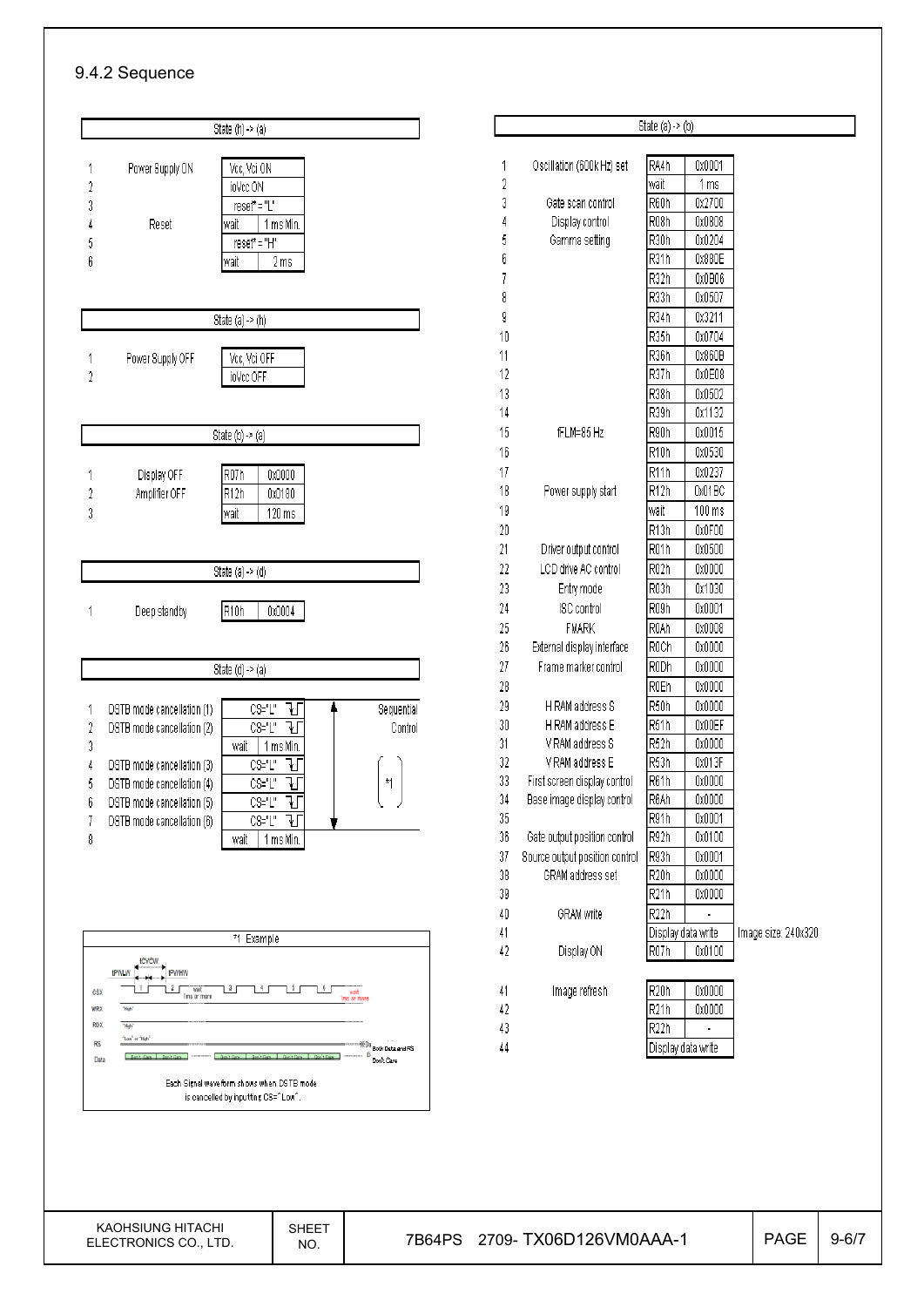|                |                            | State $(b)$ -> $(c)$ |                    |                    |
|----------------|----------------------------|----------------------|--------------------|--------------------|
|                |                            |                      |                    |                    |
| 1              | Display OFF                | R <sub>07</sub> h    | 0x0000             |                    |
| $\overline{2}$ |                            | wait                 | 25ms               | 2 frames Min.      |
| 3              | H RAM address S            | R50h                 | 0x0000             |                    |
| 4              | H RAM address E            | R51h                 | 0x00EF             |                    |
| 5              | V RAM address S            | R52h                 | 0x0000             |                    |
| 6              | V RAM address E            | R53h                 | 0x0027             |                    |
| 7              | Partial 1 display position | R80h                 | 0x0000             |                    |
| 8              | Partial 1 RAM address S    | R81h                 | 0x0000             |                    |
| g              | Partial 1 RAM address E    | R82h                 | 0x0027             |                    |
| 10             | PTS on                     | R09h                 | 0x0401             |                    |
| 11             | Frame frequency control    | R90h                 | 0x001E             | fFLM=60 Hz         |
| 12             |                            | R <sub>11</sub> h    | 0x0457             |                    |
| 13             |                            | wait                 | 35ms               | 2 frames Min.      |
| 14             | GRAM address               | R20h                 | 0x0000             |                    |
| 15             |                            | R21h                 | 0x0000             |                    |
| 16             | GRAM write                 | R22h                 |                    |                    |
| 17             |                            |                      | Display data write | Image size: 240x40 |
| 18             | 8-color mode display ON    | R <sub>07</sub> h    | 0x1008             |                    |
|                |                            |                      |                    |                    |
| 19             | Image refresh              | R <sub>20</sub> h    | 0x0000             |                    |
| 20             |                            | R21h                 | 0x0000             |                    |
| 21             |                            | R22h                 |                    |                    |
| 22             |                            |                      | Display data write | Image size: 240x40 |

┑

|                |                            | State $(c) \rightarrow (b)$ |        |                     |
|----------------|----------------------------|-----------------------------|--------|---------------------|
|                |                            |                             |        |                     |
| 1              | Display OFF                | R <sub>07</sub> h           | 0x0000 |                     |
| $\overline{2}$ |                            | wait                        | 35ms   | 2 frames Min.       |
| 3              | PTS off                    | R <sub>09</sub> h           | 0x0001 |                     |
| 4              | H RAM address S            | R <sub>50</sub> h           | 0x0000 |                     |
| 5              | H RAM address E            | R <sub>51</sub> h           | 0x00EF |                     |
| 6              | V RAM address S            | R <sub>52</sub> h           | 0x0000 |                     |
| 7              | V RAM address E            | R <sub>53</sub> h           | 0x013F |                     |
| 8              | Partial 1 display position | R80h                        | 0x0000 |                     |
| g              | Partial 1 RAM address S    | R81h                        | 0x0000 |                     |
| 10             | Partial 1 RAM address E    | R82h                        | 0x0000 |                     |
| 11             | Frame frequency control    | R90h                        | 0x0015 | fFLM=85 Hz          |
| 12             |                            | R <sub>11</sub> h           | 0x0237 |                     |
| 13             |                            | wait                        | 25ms   | 2 frames Min.       |
| 14             | GRAM address               | R <sub>20</sub> h           | 0x0000 |                     |
| 15             |                            | R <sub>21</sub> h           | 0x0000 |                     |
| 16             | GRAM write                 | R <sub>22</sub> h           |        |                     |
| 17             |                            | Display data write          |        | Image size: 240x320 |
| 18             | Display ON                 | R <sub>07</sub> h           | 0x0100 |                     |
|                |                            |                             |        |                     |
| 19             | Image refresh              | R <sub>20</sub> h           | 0x0000 |                     |
| 20             |                            | R <sub>21</sub> h           | 0x0000 |                     |
| 21             |                            | R <sub>22</sub> h           |        |                     |
| 22             |                            | Display data write          |        | Image size: 240x320 |
|                |                            |                             |        |                     |
|                |                            |                             |        |                     |
|                |                            |                             |        |                     |
|                |                            |                             |        |                     |
|                |                            |                             |        |                     |
|                |                            |                             |        |                     |
|                |                            |                             |        |                     |

| State (b): Refresh<br>R60h<br>0x2700<br>1<br>Gate scan control<br>2<br>R <sub>08</sub> h<br>0x0808<br>Display control<br>3<br>R30h<br>0x0204<br>Gamma setting<br>R31h<br>4<br>0x880E<br>R32h<br>5<br>0x0B06<br>6<br>R33h<br>0x0507<br>R34h<br>7<br>0x3211<br>8<br>R35h<br>0x0704<br>9<br>R36h<br>0x860B<br>10<br>R37h<br>0x0E08<br>11<br>R38h<br>0x0502<br>12<br>R39h<br>0x1132<br>13<br>fFLM=60 Hz<br>R90h<br>0x0015<br>R <sub>10</sub> h<br>14<br>0x0530<br>15<br>R11h<br>0x0237<br>16<br>R12h<br>Power supply start<br>0x01BC<br>17<br>R13h<br>0x0F00<br>18<br>Driver output control<br>R01h<br>0x0500<br>LCD drive AC control<br>19<br>R02h<br>0x0000<br>20<br>R03h<br>0x1030<br>Entry mode<br>21<br>R09h<br>ISC control<br>0x0001<br>22<br><b>FMARK</b><br>R0Ah<br>0x0008<br>23<br>R <sub>0</sub> Ch<br>External display interface<br>0x0000<br>24<br>RODh<br>Frame marker control<br>0x0000<br>25<br><b>ROEh</b><br>0x0000<br>26<br>R50h<br>H RAM address S<br>0x0000<br>27<br>H RAM address E<br>R51h<br>0x00EF<br>28<br>R52h<br>0x0000<br>V RAM address S<br>29<br>R <sub>53</sub> h<br>V RAM address E<br>0x013F<br>30<br>R61h<br>0x0000<br>First screen display control<br>31<br>R6Ah<br>Base image display control<br>0x0000<br>32<br>R91h<br>0x0001<br>33<br>R92h<br>Gate output position control<br>0x0100<br>R93h<br>34<br>Source output position control<br>0x0001<br>GRAM address set<br>R <sub>20</sub> h<br>35<br>0x0000<br>R <sub>21</sub> h<br>36<br>GRAM write<br>0x0000<br>37<br>R <sub>22</sub> h<br>GRAM write<br>38<br>Display data write<br>Image size: 240x40<br>39<br>Display ON<br>R07h<br>0x0100 |  |  |  |
|--------------------------------------------------------------------------------------------------------------------------------------------------------------------------------------------------------------------------------------------------------------------------------------------------------------------------------------------------------------------------------------------------------------------------------------------------------------------------------------------------------------------------------------------------------------------------------------------------------------------------------------------------------------------------------------------------------------------------------------------------------------------------------------------------------------------------------------------------------------------------------------------------------------------------------------------------------------------------------------------------------------------------------------------------------------------------------------------------------------------------------------------------------------------------------------------------------------------------------------------------------------------------------------------------------------------------------------------------------------------------------------------------------------------------------------------------------------------------------------------------------------------------------------------------------------------------------------------------------------------------------|--|--|--|
|                                                                                                                                                                                                                                                                                                                                                                                                                                                                                                                                                                                                                                                                                                                                                                                                                                                                                                                                                                                                                                                                                                                                                                                                                                                                                                                                                                                                                                                                                                                                                                                                                                |  |  |  |
|                                                                                                                                                                                                                                                                                                                                                                                                                                                                                                                                                                                                                                                                                                                                                                                                                                                                                                                                                                                                                                                                                                                                                                                                                                                                                                                                                                                                                                                                                                                                                                                                                                |  |  |  |
|                                                                                                                                                                                                                                                                                                                                                                                                                                                                                                                                                                                                                                                                                                                                                                                                                                                                                                                                                                                                                                                                                                                                                                                                                                                                                                                                                                                                                                                                                                                                                                                                                                |  |  |  |
|                                                                                                                                                                                                                                                                                                                                                                                                                                                                                                                                                                                                                                                                                                                                                                                                                                                                                                                                                                                                                                                                                                                                                                                                                                                                                                                                                                                                                                                                                                                                                                                                                                |  |  |  |
|                                                                                                                                                                                                                                                                                                                                                                                                                                                                                                                                                                                                                                                                                                                                                                                                                                                                                                                                                                                                                                                                                                                                                                                                                                                                                                                                                                                                                                                                                                                                                                                                                                |  |  |  |
|                                                                                                                                                                                                                                                                                                                                                                                                                                                                                                                                                                                                                                                                                                                                                                                                                                                                                                                                                                                                                                                                                                                                                                                                                                                                                                                                                                                                                                                                                                                                                                                                                                |  |  |  |
|                                                                                                                                                                                                                                                                                                                                                                                                                                                                                                                                                                                                                                                                                                                                                                                                                                                                                                                                                                                                                                                                                                                                                                                                                                                                                                                                                                                                                                                                                                                                                                                                                                |  |  |  |
|                                                                                                                                                                                                                                                                                                                                                                                                                                                                                                                                                                                                                                                                                                                                                                                                                                                                                                                                                                                                                                                                                                                                                                                                                                                                                                                                                                                                                                                                                                                                                                                                                                |  |  |  |
|                                                                                                                                                                                                                                                                                                                                                                                                                                                                                                                                                                                                                                                                                                                                                                                                                                                                                                                                                                                                                                                                                                                                                                                                                                                                                                                                                                                                                                                                                                                                                                                                                                |  |  |  |
|                                                                                                                                                                                                                                                                                                                                                                                                                                                                                                                                                                                                                                                                                                                                                                                                                                                                                                                                                                                                                                                                                                                                                                                                                                                                                                                                                                                                                                                                                                                                                                                                                                |  |  |  |
|                                                                                                                                                                                                                                                                                                                                                                                                                                                                                                                                                                                                                                                                                                                                                                                                                                                                                                                                                                                                                                                                                                                                                                                                                                                                                                                                                                                                                                                                                                                                                                                                                                |  |  |  |
|                                                                                                                                                                                                                                                                                                                                                                                                                                                                                                                                                                                                                                                                                                                                                                                                                                                                                                                                                                                                                                                                                                                                                                                                                                                                                                                                                                                                                                                                                                                                                                                                                                |  |  |  |
|                                                                                                                                                                                                                                                                                                                                                                                                                                                                                                                                                                                                                                                                                                                                                                                                                                                                                                                                                                                                                                                                                                                                                                                                                                                                                                                                                                                                                                                                                                                                                                                                                                |  |  |  |
|                                                                                                                                                                                                                                                                                                                                                                                                                                                                                                                                                                                                                                                                                                                                                                                                                                                                                                                                                                                                                                                                                                                                                                                                                                                                                                                                                                                                                                                                                                                                                                                                                                |  |  |  |
|                                                                                                                                                                                                                                                                                                                                                                                                                                                                                                                                                                                                                                                                                                                                                                                                                                                                                                                                                                                                                                                                                                                                                                                                                                                                                                                                                                                                                                                                                                                                                                                                                                |  |  |  |
|                                                                                                                                                                                                                                                                                                                                                                                                                                                                                                                                                                                                                                                                                                                                                                                                                                                                                                                                                                                                                                                                                                                                                                                                                                                                                                                                                                                                                                                                                                                                                                                                                                |  |  |  |
|                                                                                                                                                                                                                                                                                                                                                                                                                                                                                                                                                                                                                                                                                                                                                                                                                                                                                                                                                                                                                                                                                                                                                                                                                                                                                                                                                                                                                                                                                                                                                                                                                                |  |  |  |
|                                                                                                                                                                                                                                                                                                                                                                                                                                                                                                                                                                                                                                                                                                                                                                                                                                                                                                                                                                                                                                                                                                                                                                                                                                                                                                                                                                                                                                                                                                                                                                                                                                |  |  |  |
|                                                                                                                                                                                                                                                                                                                                                                                                                                                                                                                                                                                                                                                                                                                                                                                                                                                                                                                                                                                                                                                                                                                                                                                                                                                                                                                                                                                                                                                                                                                                                                                                                                |  |  |  |
|                                                                                                                                                                                                                                                                                                                                                                                                                                                                                                                                                                                                                                                                                                                                                                                                                                                                                                                                                                                                                                                                                                                                                                                                                                                                                                                                                                                                                                                                                                                                                                                                                                |  |  |  |
|                                                                                                                                                                                                                                                                                                                                                                                                                                                                                                                                                                                                                                                                                                                                                                                                                                                                                                                                                                                                                                                                                                                                                                                                                                                                                                                                                                                                                                                                                                                                                                                                                                |  |  |  |
|                                                                                                                                                                                                                                                                                                                                                                                                                                                                                                                                                                                                                                                                                                                                                                                                                                                                                                                                                                                                                                                                                                                                                                                                                                                                                                                                                                                                                                                                                                                                                                                                                                |  |  |  |
|                                                                                                                                                                                                                                                                                                                                                                                                                                                                                                                                                                                                                                                                                                                                                                                                                                                                                                                                                                                                                                                                                                                                                                                                                                                                                                                                                                                                                                                                                                                                                                                                                                |  |  |  |
|                                                                                                                                                                                                                                                                                                                                                                                                                                                                                                                                                                                                                                                                                                                                                                                                                                                                                                                                                                                                                                                                                                                                                                                                                                                                                                                                                                                                                                                                                                                                                                                                                                |  |  |  |
|                                                                                                                                                                                                                                                                                                                                                                                                                                                                                                                                                                                                                                                                                                                                                                                                                                                                                                                                                                                                                                                                                                                                                                                                                                                                                                                                                                                                                                                                                                                                                                                                                                |  |  |  |
|                                                                                                                                                                                                                                                                                                                                                                                                                                                                                                                                                                                                                                                                                                                                                                                                                                                                                                                                                                                                                                                                                                                                                                                                                                                                                                                                                                                                                                                                                                                                                                                                                                |  |  |  |
|                                                                                                                                                                                                                                                                                                                                                                                                                                                                                                                                                                                                                                                                                                                                                                                                                                                                                                                                                                                                                                                                                                                                                                                                                                                                                                                                                                                                                                                                                                                                                                                                                                |  |  |  |
|                                                                                                                                                                                                                                                                                                                                                                                                                                                                                                                                                                                                                                                                                                                                                                                                                                                                                                                                                                                                                                                                                                                                                                                                                                                                                                                                                                                                                                                                                                                                                                                                                                |  |  |  |
|                                                                                                                                                                                                                                                                                                                                                                                                                                                                                                                                                                                                                                                                                                                                                                                                                                                                                                                                                                                                                                                                                                                                                                                                                                                                                                                                                                                                                                                                                                                                                                                                                                |  |  |  |
|                                                                                                                                                                                                                                                                                                                                                                                                                                                                                                                                                                                                                                                                                                                                                                                                                                                                                                                                                                                                                                                                                                                                                                                                                                                                                                                                                                                                                                                                                                                                                                                                                                |  |  |  |
|                                                                                                                                                                                                                                                                                                                                                                                                                                                                                                                                                                                                                                                                                                                                                                                                                                                                                                                                                                                                                                                                                                                                                                                                                                                                                                                                                                                                                                                                                                                                                                                                                                |  |  |  |
|                                                                                                                                                                                                                                                                                                                                                                                                                                                                                                                                                                                                                                                                                                                                                                                                                                                                                                                                                                                                                                                                                                                                                                                                                                                                                                                                                                                                                                                                                                                                                                                                                                |  |  |  |
|                                                                                                                                                                                                                                                                                                                                                                                                                                                                                                                                                                                                                                                                                                                                                                                                                                                                                                                                                                                                                                                                                                                                                                                                                                                                                                                                                                                                                                                                                                                                                                                                                                |  |  |  |
|                                                                                                                                                                                                                                                                                                                                                                                                                                                                                                                                                                                                                                                                                                                                                                                                                                                                                                                                                                                                                                                                                                                                                                                                                                                                                                                                                                                                                                                                                                                                                                                                                                |  |  |  |
|                                                                                                                                                                                                                                                                                                                                                                                                                                                                                                                                                                                                                                                                                                                                                                                                                                                                                                                                                                                                                                                                                                                                                                                                                                                                                                                                                                                                                                                                                                                                                                                                                                |  |  |  |
|                                                                                                                                                                                                                                                                                                                                                                                                                                                                                                                                                                                                                                                                                                                                                                                                                                                                                                                                                                                                                                                                                                                                                                                                                                                                                                                                                                                                                                                                                                                                                                                                                                |  |  |  |
|                                                                                                                                                                                                                                                                                                                                                                                                                                                                                                                                                                                                                                                                                                                                                                                                                                                                                                                                                                                                                                                                                                                                                                                                                                                                                                                                                                                                                                                                                                                                                                                                                                |  |  |  |
|                                                                                                                                                                                                                                                                                                                                                                                                                                                                                                                                                                                                                                                                                                                                                                                                                                                                                                                                                                                                                                                                                                                                                                                                                                                                                                                                                                                                                                                                                                                                                                                                                                |  |  |  |
|                                                                                                                                                                                                                                                                                                                                                                                                                                                                                                                                                                                                                                                                                                                                                                                                                                                                                                                                                                                                                                                                                                                                                                                                                                                                                                                                                                                                                                                                                                                                                                                                                                |  |  |  |
|                                                                                                                                                                                                                                                                                                                                                                                                                                                                                                                                                                                                                                                                                                                                                                                                                                                                                                                                                                                                                                                                                                                                                                                                                                                                                                                                                                                                                                                                                                                                                                                                                                |  |  |  |
|                                                                                                                                                                                                                                                                                                                                                                                                                                                                                                                                                                                                                                                                                                                                                                                                                                                                                                                                                                                                                                                                                                                                                                                                                                                                                                                                                                                                                                                                                                                                                                                                                                |  |  |  |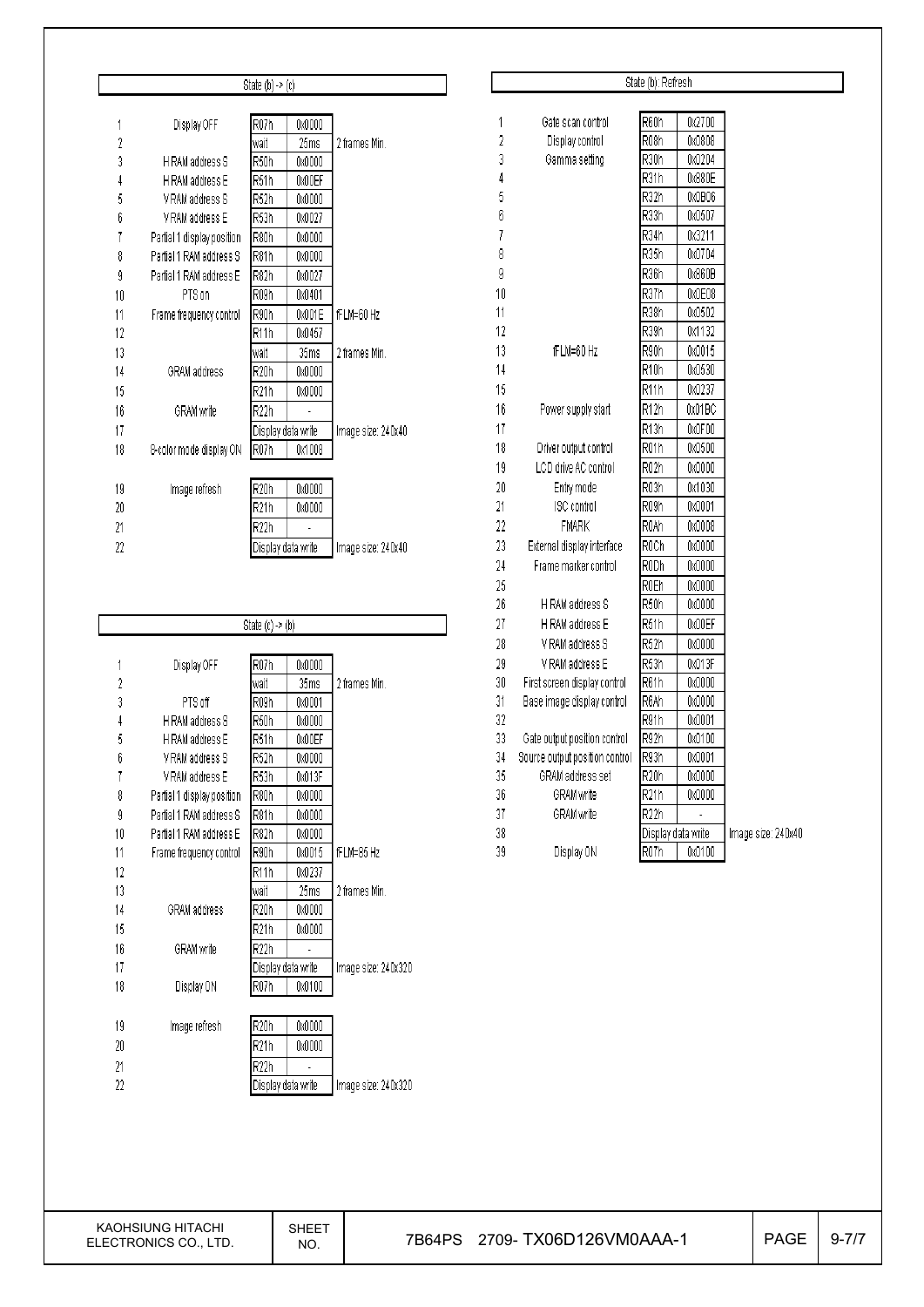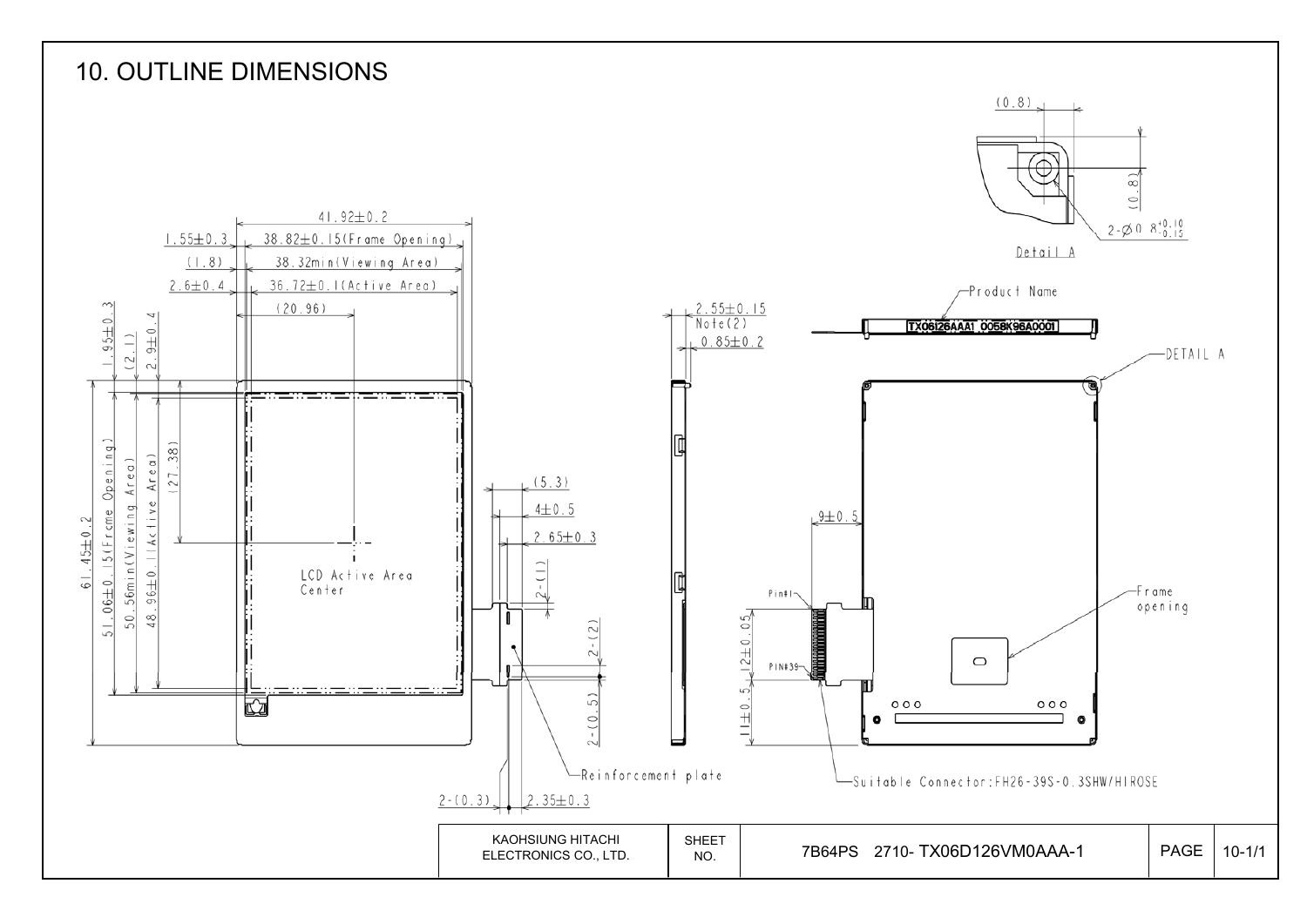## 11. APPEARANCE STANDARD

(1) Ambient illumination for the inspection with LCD and backlight  $ON$  : 300~500[lx]

Ambient illumination for the inspection with LCD and backlight OFF : 1000~1500[lx]

- (2) Inspection distance(viewing distance to LCD module) : Approximately 30 cm
- (3) Viewing angle  $\therefore \leq 30^{\circ}$
- (4) Refer to the Measurement Conditions described in Item 6.1 for all other conditions.
- The distance between inspector's eyes and display is 30 cm.
- The viewing zone is defined with angle  $\theta$  shown in Fig. 11.1 The inspection should be performed within  $30^\circ$  when display is shut down. The inspection should be performed within  $5^\circ$  when display is power on.



Fig. 11.1

#### 11.1 THE DEFINITION OF LCD ZONE

LCD panel is divided into 3 areas as shown in Fig.11.2 for appearance specification in next section. A zone is the LCD active area (dot area); B zone is the viewing area as defined in section 10 except active area; C zone is the LCD outline including FPC and plastic frame but active and viewing area.



KAOHSIUNG HITACHI ELECTRONICS CO., LTD. SHEET



- 
- 
- 
-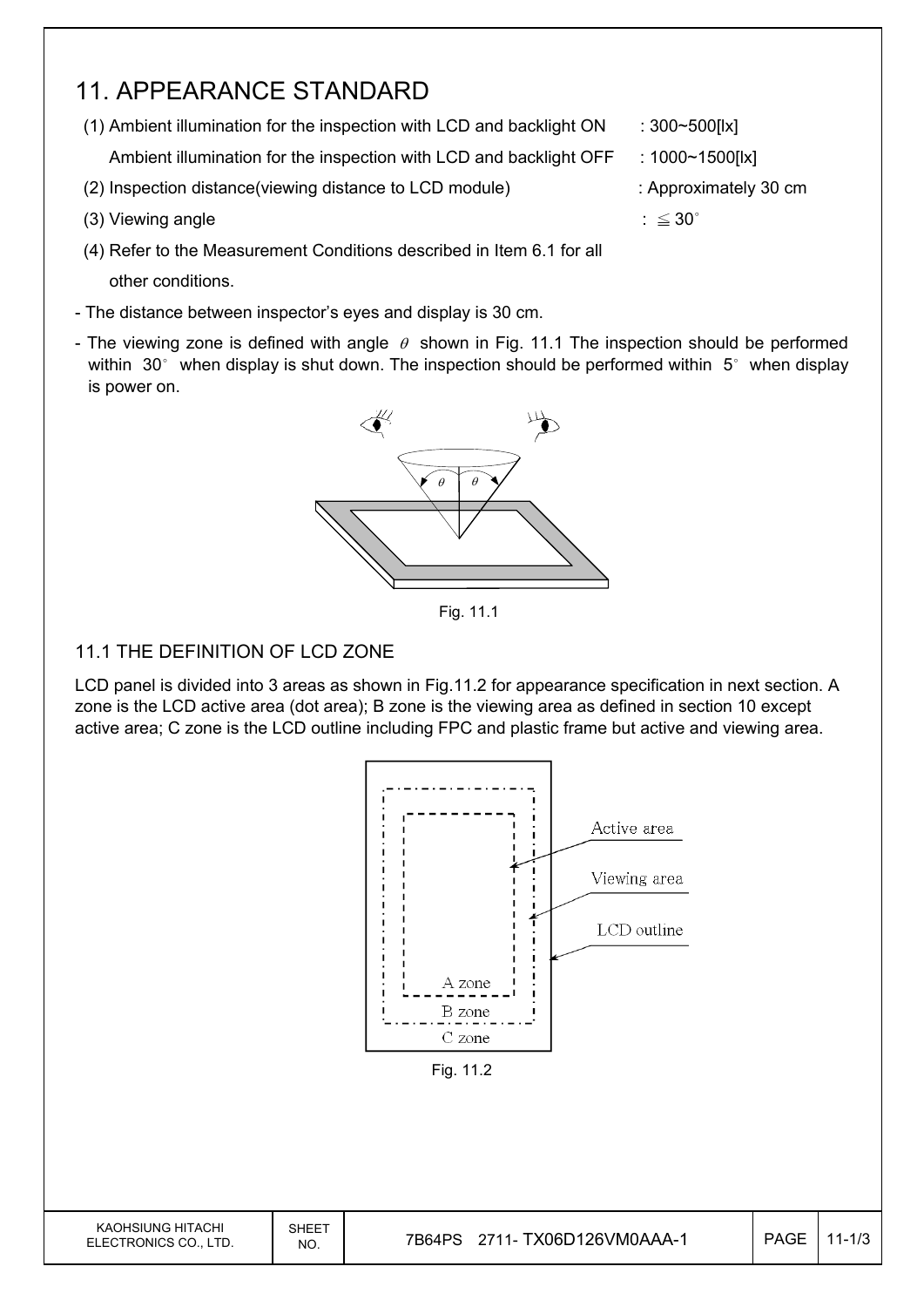### 11.2 LCD APPEARANCE SPECIFICATION

The specification as below is defined as the amount of unexpected phenomenon or material in different zones of LCD panel. The definitions of length, width and average diameter using in the table are shown in Fig. 11.3 and Fig. 11.4.

| Item                  |                       |  |                          | Criteria                   |                |                          | Applied zone |
|-----------------------|-----------------------|--|--------------------------|----------------------------|----------------|--------------------------|--------------|
|                       | Length (mm)           |  | Width (mm)               | Maximum number             |                | Minimum space            |              |
|                       | Ignored               |  | $W \le 0.02$             | Ignored                    |                | $\overline{\phantom{0}}$ |              |
| Scratches             | $L \leq 40$           |  | $0.02\!<\!W\!\leq\!0.04$ | 10                         |                |                          | A, B         |
|                       | $L \leq 20$           |  | $W \le 0.04$             | 10                         |                |                          |              |
| Dent                  |                       |  |                          | Serious one is not allowed |                |                          | Α            |
| Wrinkles in polarizer |                       |  |                          | Serious one is not allowed |                |                          | $\mathsf A$  |
|                       | Average diameter (mm) |  |                          |                            | Maximum number |                          |              |
|                       | $D \leq 0.15$         |  |                          |                            | Ignored        |                          |              |
| Bubbles on polarizer  | $0.15<\!D\!\leq\!0.2$ |  |                          |                            | $\overline{2}$ |                          | A,B          |
|                       | $0.2 <$ D<0.3         |  |                          |                            | 1              |                          |              |
|                       |                       |  | Filamentous              | (Line shape)               |                |                          |              |
|                       | Length (mm)           |  |                          | Width (mm)                 |                | Maximum number           |              |
|                       | $L \leq 2.0$          |  |                          | $W \le 0.01$               |                | Ignored                  | A, B         |
|                       | $L \leq 2.0$          |  |                          | $0.01 \leq W \leq 0.05$    |                | $\overline{2}$           |              |
|                       | $L \leq 2.5$          |  |                          | $0.05\!<\!W$               |                | 1                        |              |
| 1) Stains             |                       |  |                          | Round (Dot shape)          |                |                          |              |
| 2) Foreign Materials  | Average diameter (mm) |  |                          | Maximum number             |                | Minimum Space            |              |
| 3) Dark Spot          | D < 0.1               |  |                          | Ignored                    |                |                          |              |
|                       | $0.1 \leq D \leq 0.2$ |  |                          | $\overline{c}$             |                | 10 mm                    |              |
|                       | $0.2 \le D$           |  |                          | 0                          |                | 30 mm                    | A, B         |
|                       |                       |  |                          |                            |                |                          |              |
|                       |                       |  |                          | <b>Type</b>                |                | Maximum number           |              |
|                       |                       |  |                          | 1 dot                      |                | 1                        |              |
|                       | Bright dot-defect     |  |                          | 2 adjacent dot or above    |                | Not allowed              |              |
| Dot-Defect            |                       |  |                          | In total                   |                | 1                        |              |
| (Note 1)              |                       |  |                          | 1 dot                      |                | 2                        | A            |
|                       | Dark dot-defect       |  |                          | 2 adjacent dot or above    |                | 1                        |              |
|                       |                       |  |                          | In total                   |                | 3                        |              |
|                       |                       |  | In total                 |                            |                | 4                        |              |
|                       | Lonath                |  |                          | a                          |                |                          |              |

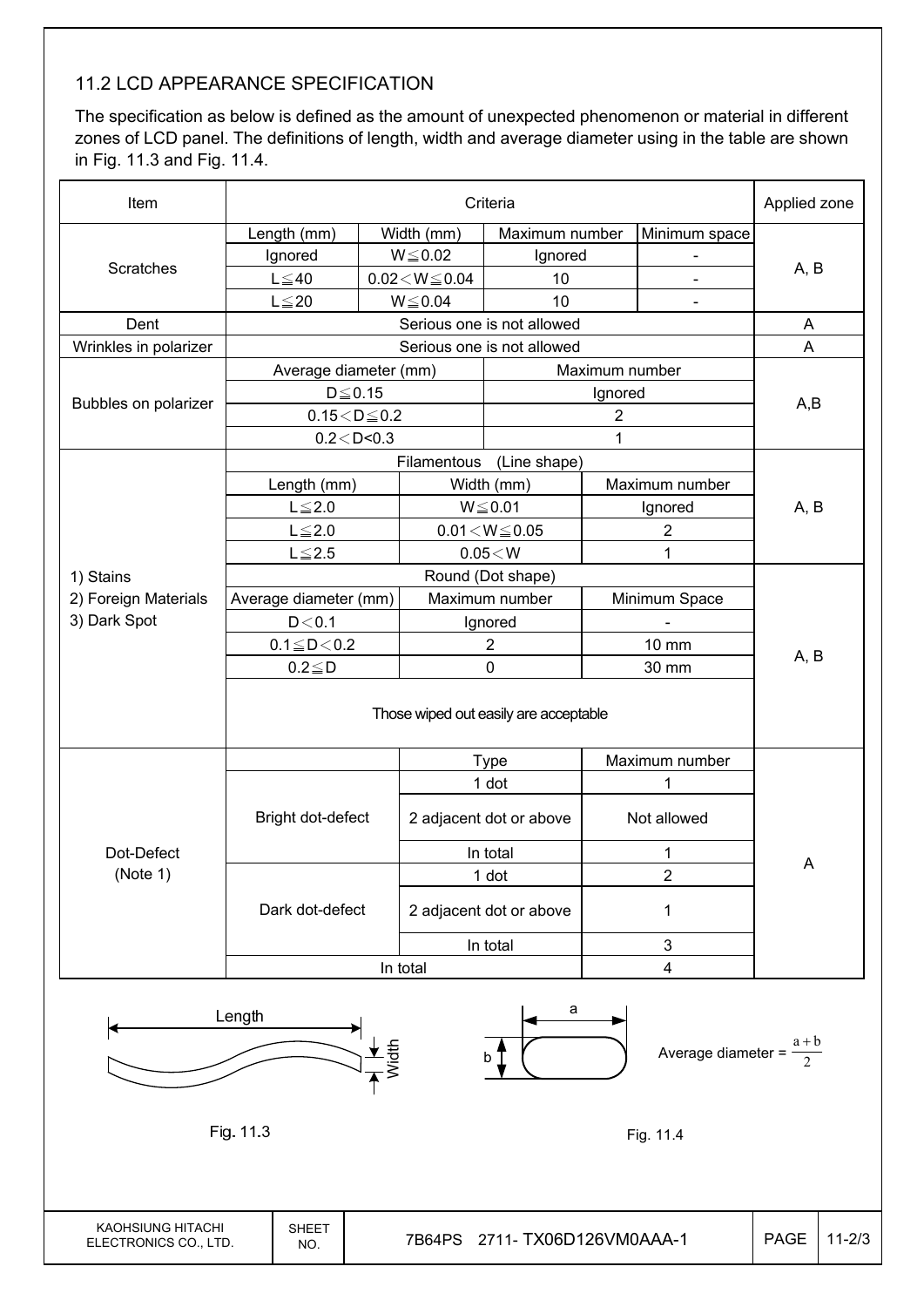Note 1: The definitions of dot defect are as below:

- The defect area of the dot must be bigger than half of a dot.
- For bright dot-defect, showing black pattern, the dot's brightness must be over 30% brighter than others.
- For dark dot-defect, showing white pattern, the dot's brightness must be under 70% darker than others.
- The definition of 1-dot-defect is the defect-dot, which is isolated and no adjacent defect-dot.
- The definition of adjacent dot is shown as Fig. 11.5.



The dots colored gray are adjacent to defect-dot A.

Fig. 11.5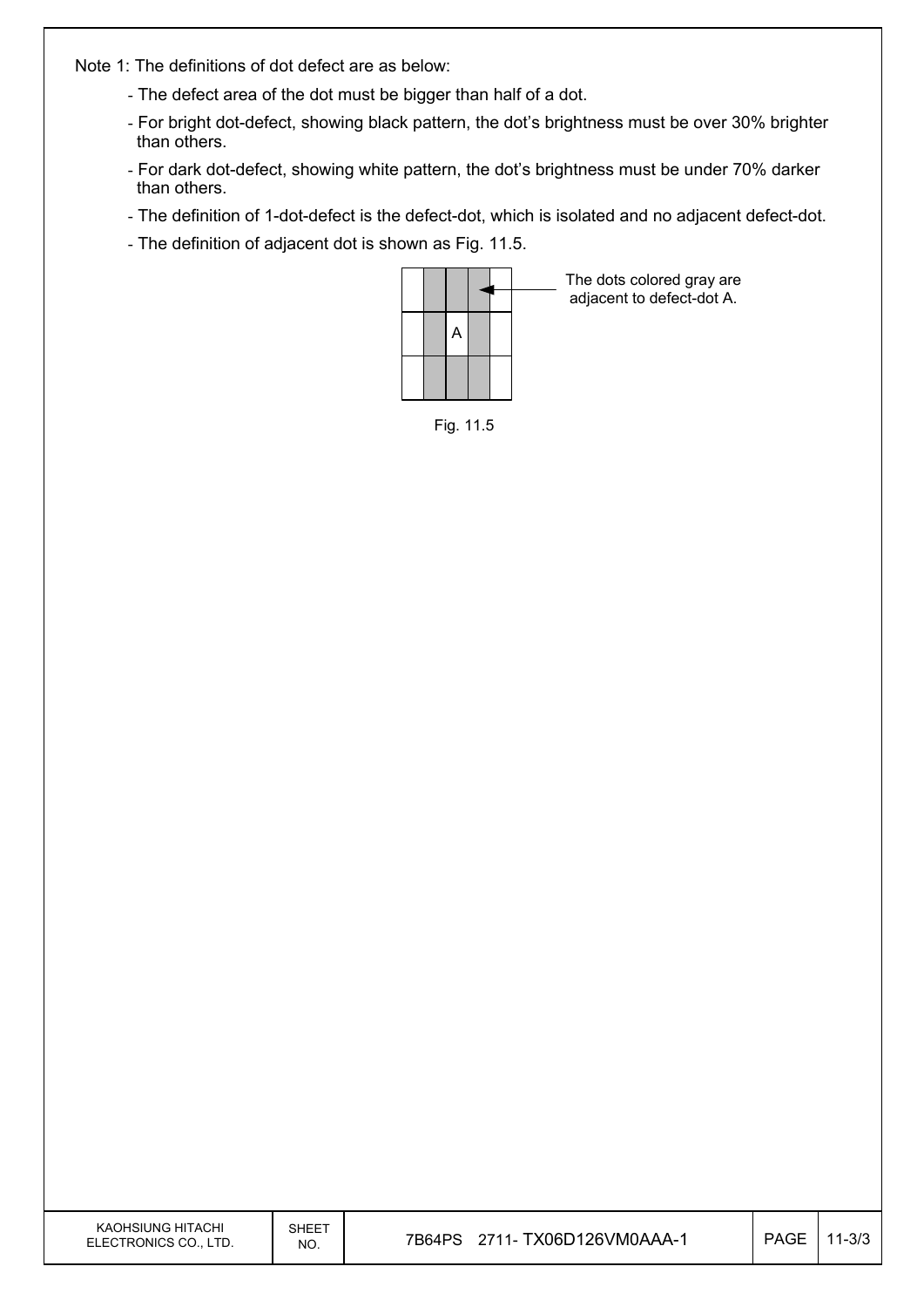## 12. PRECAUTIONS

### 12.1 GENERAL ATTENTION

- 1) The LCD module covered by this specification has been designed specifically for a mobile phone application. Customer should always comply with this specification when using this LCD module not only for a mobile phone but also for other application. We do not recommend customer to use it for other applications. Deviations from this specification will void any warranty stated or implied, including quality and safety sections. Furthermore, this module has not been explicitly developed for medical equipment critically related to human life such as life support apparatus.
- 2) Never attempt to disassemble this LCD module. There is danger such as a burn, an electric shock, and an injury. Moreover, when module is disassembled, we do not guarantee these specifications including quality and safety.

### 12.2 PRECAUTIONS of ESD

- 1) Before handling the display, please ensure your body has been connected to ground to avoid any damages by ESD. Also, do not touch display's interface directly when assembling.
- 2) Please remove the protection film very slowly before turning on the display to avoid generating ESD.

#### 12.3 PRECAUTIONS of HANDLING

- 1) In order to keep the appearance of display in good condition, please do not rub any surfaces of the displays by using sharp tools harder than 3H, especially touch panel, metal frame and polarizer.
- 2) Please do not stack the displays as this may damage the surface. In order to avoid any injuries, please avoid touching the edge of the glass or metal frame and wore gloves during handling.
- 3) Touching the polarizer or terminal pins with bare hand should be avoided to prevent staining and poor electrical contact.
- 4) Do not use any harmful chemicals such as acetone, toluene, and isopropyl alcohol to clean display's surfaces.
- 5) Please use soft cloth or absorbent cotton with ethanol to clean the display by gently wiping. Moreover, when wiping the display, please wipe it by horizontal or vertical direction instead of circling to prevent leaving scars on the display's surface, especially polarizer.
- 6) Please wipe any unknown liquids immediately such as saliva, water or dew on the display to avoid color fading or any permanent damages.
- 7) Maximum pressure to the surface of the display must be less than  $1,96 \times 10^4$  Pa. If the area of applied pressure is less than  $1 \text{ cm}^2$ , the maximum pressure must be less than 1.96N.
- 8) Do not subject the LCD module to a humid environment for any extended period. If the ambient storage temperature is over  $35^\circ\text{C}$ , steps should be taken to avoid high humidity. The polarizer can deteriorate under high temperatures and high humidity. Additionally, this can also cause the polarizer to bubble and peel. Please store/operate the LCD module within the specified temperatures and humidity ranges.
- 9) Condensation on the LCD module may cause staining, dirtying or damage to the polarizer. If it is necessary to move the display from an area of lower ambient temperature to a higher one, it is required to let them normalize to the new ambient temperature before unpacking or use.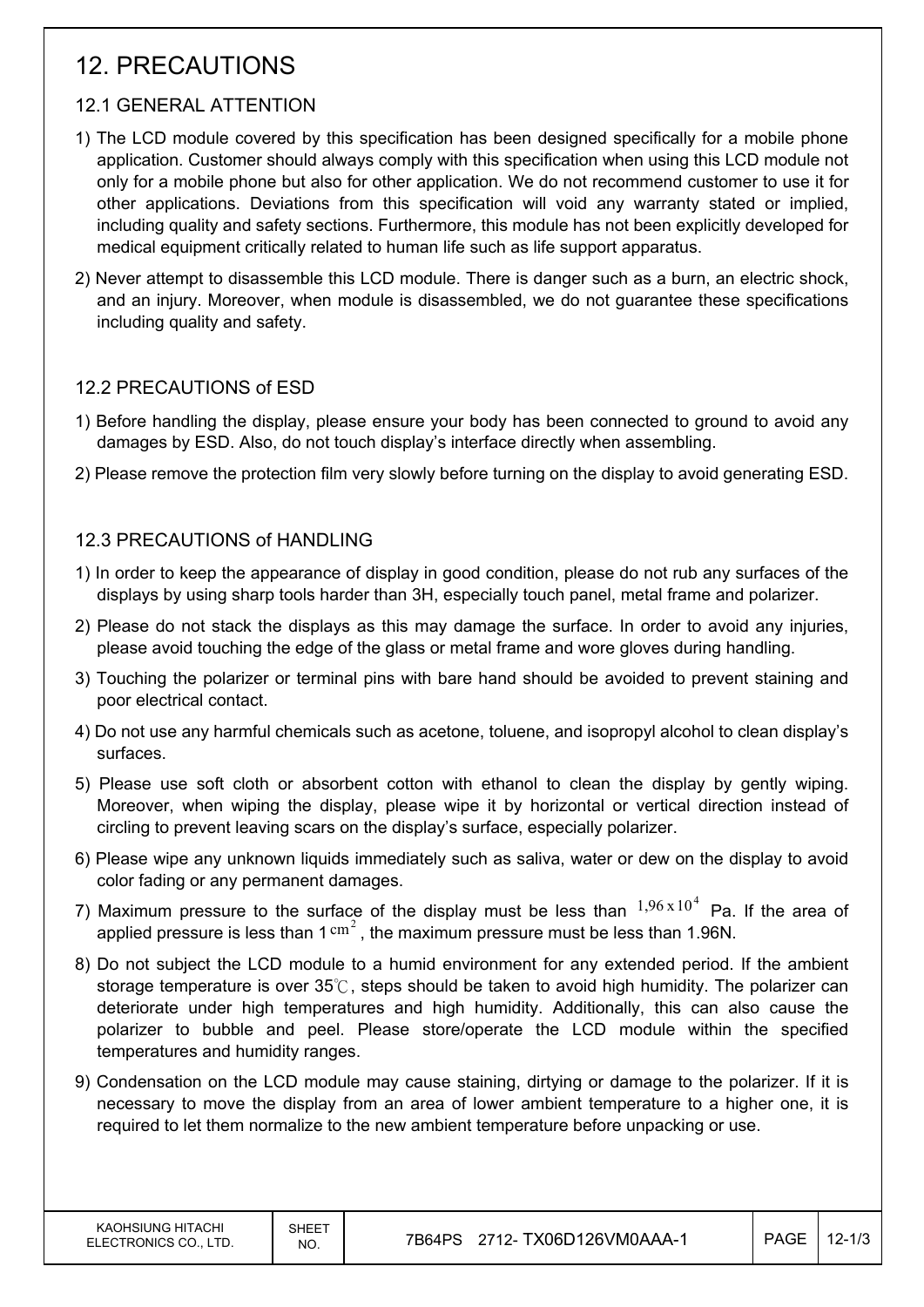- 10) As the display is made of glass, it is possible to break under shock loads, especially the periphery can be easily cracked or chipped in handling. Please handle the module with care and prevent it from being dropped.
- 11) Never bend nor scratch the interface part. These actions can cause poor electrical contact.
- 12) Since the top and bottom areas of bent FPC tend to be easily damaged, be very careful not to push or hold in those areas.
- 13) Be careful not to apply local stress to the back of the LCD module. This will potentially cause scratching to the backlight guide, or result in a non-uniformity issue. Pay extra attention to the interface connector portion at the time of connector insertion.

### 12.4 PRECAUTIONS OF OPERATING

- 1) Please input signals and voltages to the displays according to the values defined in the section of electrical characteristics to obtain the best performance. Any voltages over than absolute maximum rating will cause permanent damages to this display. Also, any timing of the signals out of this specification would cause unexpected performance.
- 2) When the display is operating at significant low temperature, the response time will be slower than it at 25  $\mathrm{C}^{\circ}$ . In high temperature, the color will be slightly dark and blue compared to original pattern. However, these are temperature-related phenomenon of LCD and it will not cause permanent damages to the display when used within the operating temperature.
- 3) The use of screen saver or sleep mode is recommended when static images are likely for long periods of time. This is to avoid the possibility of image sticking.
- 4) Spike noise can cause malfunction of the circuit. The recommended limitation of spike noise is no bigger than  $\pm$  100 mV.
- 5) Be aware of the possibility of condensation under a sudden temperature change. Formation of dewdrops can cause damage to polarizer or electrical contacts and result inferior displaying or malfunction. And even after the condensation has dispersed, smears or spots may occur on the display surface.
- 6) As the LCD module provides a high frequency circuit, sufficient countermeasures against electromagnetic noise, such as shielding, may be required.
- 7) Do not connect nor disconnect the module to or from main system with power applied.
- 8) Provide light shielding so that the driver is not exposed to light. Exposure to strong light may cause malfunction of the driver.

### 12.5 PRECAUTIONS of STORAGE

If the displays are going to be stored for years, please be aware the following notices.

- 1) Please store the displays in a dark room to avoid any damages from sunlight and other sources of UV light.
- 2) The recommended long term storage temperature is between 10  $\text{C}^{\circ}$  ~30  $\text{C}^{\circ}$  and 55%~75% humidity to avoid causing bubbles between polarizer and LCD glasses, and polarizer peeling from LCD glasses.
- 3) It would be better to keep the displays in the container, which is shipped from Hitachi, and do not unpack it.
- 4) Please do not stick any labels on the display surface for a long time, especially on the polarizer.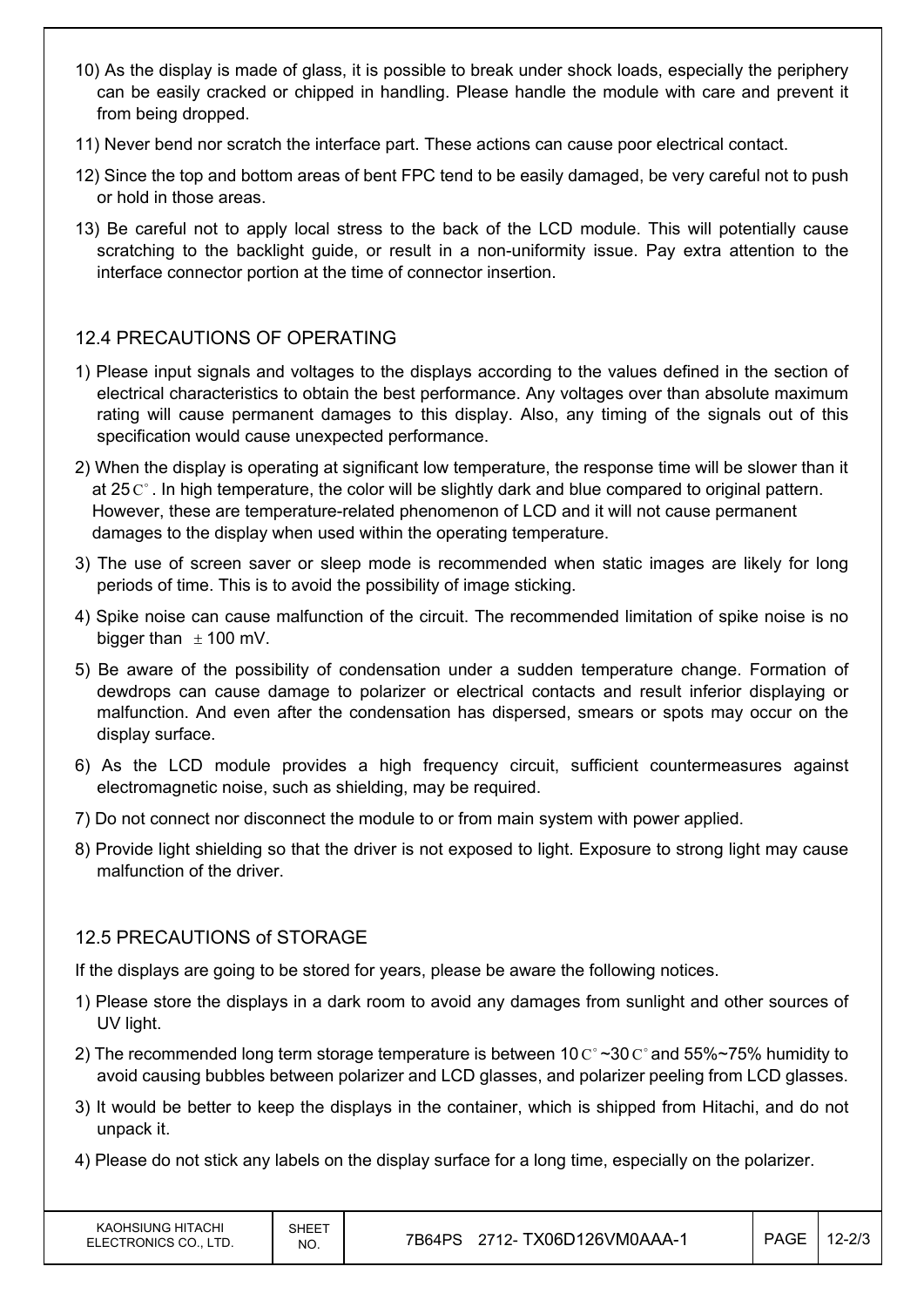#### 12.6 SAFETY

This LCD module is a glass product. In case of damage, ensure operators wear a pair of protective gloves whilst handling it. Additionally, if any liquid (liquid crystal) accidentally comes into contact with skin, immediately wash it off with soap and water.

#### 12.7 MECHANICAL DESIGN

The design of the mobile phone case for this LCD module should be well studied so that any shock will not be transferred to the LCD module. When the mobile phone is dropped and the case provides insufficient shock absorption, the LCD module may become damaged.

#### 12.8 ENVIRONMENTAL PROTECTION

1) Abide by national laws, legislation and local regulation when disposing of this LCD module.

2) This LCD module complies with RoHS Directive.